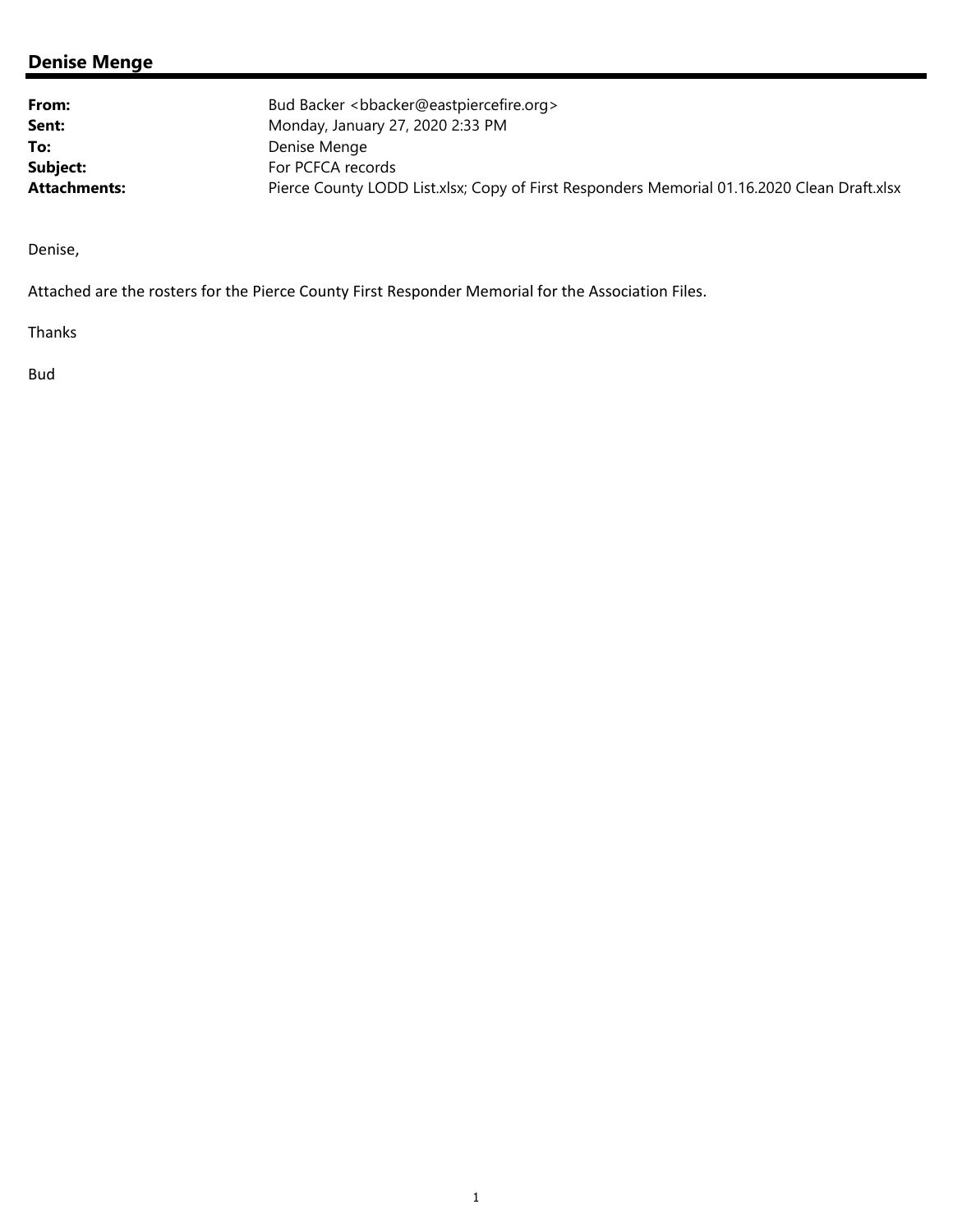|               |              |               |                   | <b>DEPARTMENT PROVIDED</b> |            |                                   |
|---------------|--------------|---------------|-------------------|----------------------------|------------|-----------------------------------|
| Last          | <b>First</b> | <b>Middle</b> | Rank              | <b>Department</b>          | Date (EOW) |                                   |
| Nichols       | Merritt      | $\mathsf{C}$  | Firefighter       | <b>University Place</b>    | 5/11/1962  | Vehicle crash                     |
| Kadow         | Raymond      | H             | Firefighter       | Lakewood                   | 4/25/1982  | <b>Heart Attack</b>               |
| Wold          | Norman       |               |                   | Parkland PCFD6             | 2/26/1955  | Head Injury                       |
| Edwards Jr.   | Ruben        |               |                   | Parkland PCFD6             | 9/6/1966   | <b>Heart Attack at Brush Fire</b> |
| Hillstrom     | Arthur       |               |                   | South Prairie Fire Dept    | 12/26/1973 | <b>Heart Attack at Fire Scene</b> |
| <b>Stokes</b> | Dean         |               |                   | Midland PCFD4              | 6/1/1980   | <b>Heart Attack at MVA</b>        |
| Jascur        | Dan          | M             |                   | N. Puyallup PCFD11         | 9/20/1956  | Electrocution                     |
| Potter        | David        |               |                   | Puyallup Fire Dept         | 6/1/2006   | <b>Occupational Cancer</b>        |
| Packer        | Daniel       |               | Fire Chief        | East Pierce Fire & Rescue  | 7/26/2008  | Burned over in CA Wildfire        |
| Karman        | Richard      | W             | <b>Fire Chief</b> | Steilacoom                 | 2/17/1970  |                                   |
| Jansen        | John         | D             |                   | <b>Tacoma Fire Dept</b>    | 1951       |                                   |
|               |              |               |                   | <b>PROVIDED BY IAFF</b>    |            |                                   |
| Last          | <b>First</b> | <b>Middle</b> | Rank              | <b>Department</b>          | Date (EOW) | <b>DATE CONFLICT</b>              |
| Crane         | George       |               |                   | <b>Tacoma Fire Dept</b>    | 5/3/1924   |                                   |
| Heymel        | Conrade      |               |                   | Tacoma Fire Dept           | 2/8/1934   | 5/8/1934                          |
| Jenkins       | Clyde        |               |                   | Tacoma Fire Dept           | 9/8/1944   | 10/17/1948                        |
| Johnson       | Clarence     |               |                   | <b>Tacoma Fire Dept</b>    | 11/18/1946 | 11/18/1940                        |
| Knierim       | Oscar        | F             |                   | <b>Tacoma Fire Dept</b>    | 9/8/1953   | 9/12/1953                         |
| Strong        | Arthur       |               |                   | <b>Tacoma Fire Dept</b>    | 7/14/1963  |                                   |
| Wagaman       | Carroll      | G             |                   | Tacoma Fire Dept           | 12/4/1972  |                                   |
| Jones         | Dale         | F             |                   | <b>Tacoma Fire Dept</b>    | 2/25/1974  |                                   |
|               |              |               |                   |                            |            |                                   |
| Day           | <b>lving</b> | D             |                   | <b>Tacoma Fire Dept</b>    | 2/1/1988   |                                   |
| Nejmeh        | Albert       | A             |                   | <b>Tacoma Fire Dept</b>    | 5/14/2013  |                                   |

|          |              |               |      | NAMES CAPTURED FROM MOUTAIN VIEW CEMETARY MEMORIAL |            |
|----------|--------------|---------------|------|----------------------------------------------------|------------|
| Last     | <b>First</b> | <b>Middle</b> | Rank | <b>Department</b>                                  | Date (EOW) |
| Phillips | w            |               |      | <b>Tacoma Fire Dept</b>                            | 4/6/1892   |
| Galliher | William      | В             |      | <b>Tacoma Fire Dept</b>                            | 12/9/1901  |
| Hill     | George       |               |      | Tacoma Fire Dept                                   | 2/24/1908  |
| Covert   | John         |               |      | Tacoma Fire Dept                                   | 4/20/1908  |
| Nonnan   | Daniel       |               |      | Tacoma Fire Dept                                   | 1/30/1909  |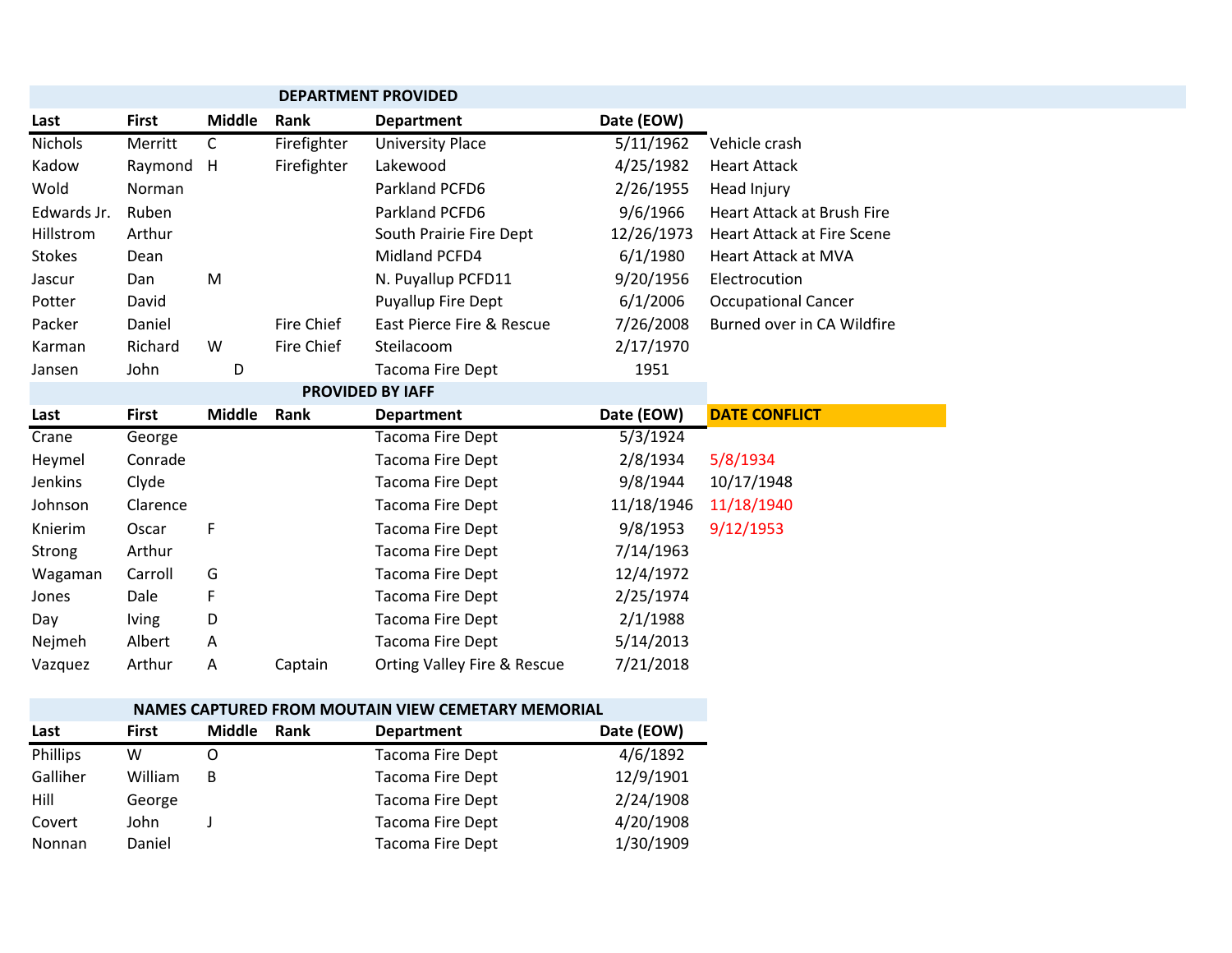| Hill           | Jesse      | Tacoma Fire Dept   | 2/15/1911  |
|----------------|------------|--------------------|------------|
| Schwarzer      | Albert     | Tacoma Fire Dept   | 10/6/1912  |
| <b>McClure</b> | C.F. "Guv" | Tacoma Fire Dept   | 12/16/1912 |
| Williams       | Frank<br>w | Greenwater PCFD 26 | 3/19/1978  |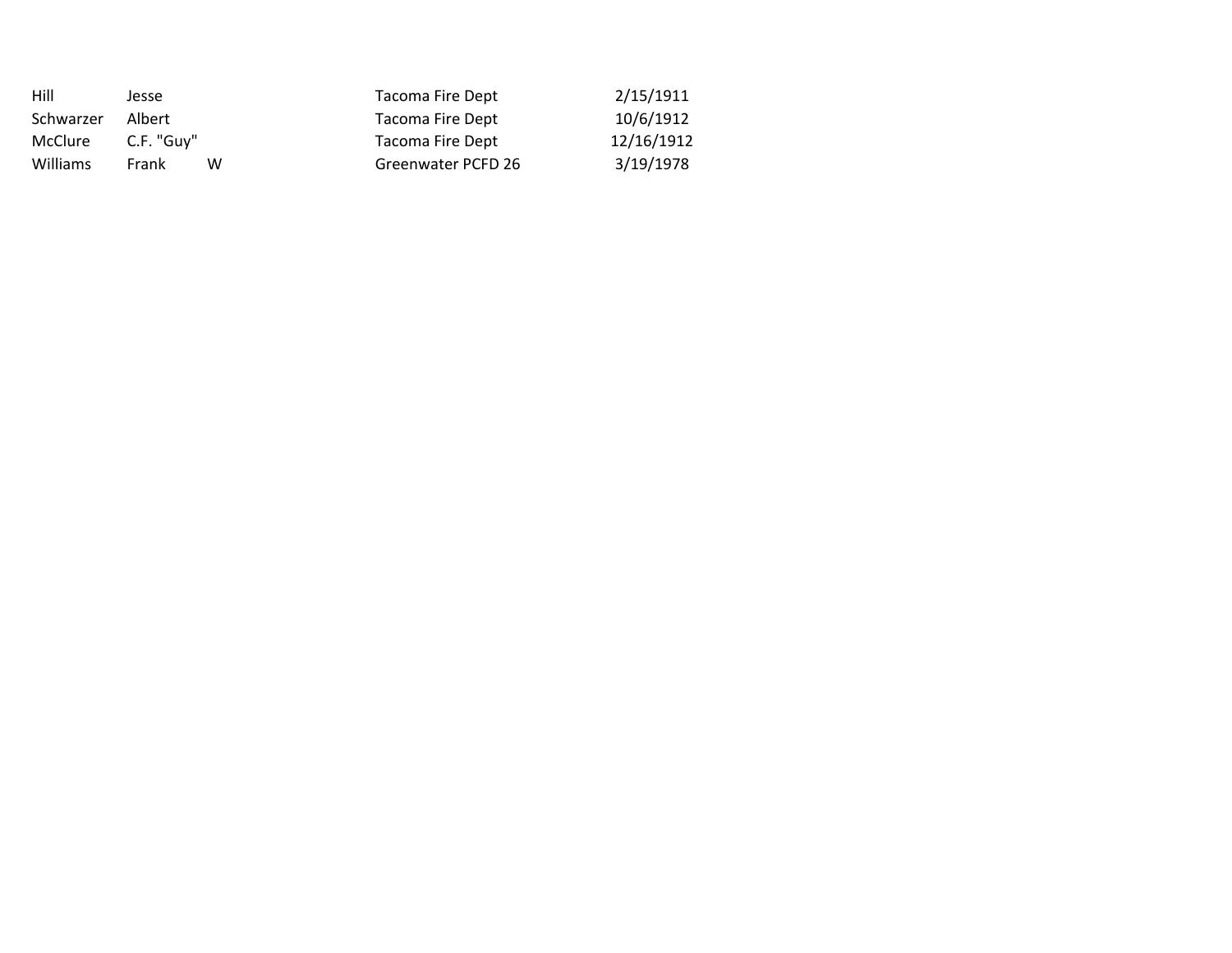## **Provided by Tacoma Fire Dept**

| <b>FIREFIGHTER</b>   | DATE       |
|----------------------|------------|
| W.O. Philips         | 1892       |
| <b>George Hill</b>   | 1908       |
| Daniel Noonan        | 1909       |
| <b>Jess Hill</b>     | 1911       |
| Albert Schwarzer     | 10/6/1912  |
| G.F. McClure*        | 10/6/1912  |
| George Crane         | 5/3/1924   |
| <b>Conrad Hymel</b>  | 5/8/1934   |
| Clarence J. Johnson  | 11/18/1940 |
| John D. Jansen       | 1951       |
| Oscar F. Knierim     | 9/12/1953  |
| <b>Arthur Strong</b> | 7/14/1963  |
| Carroll Wagaman      | 12/4/1972  |
| Dale F. Jones        | 2/25/1974  |
| Irving D. Day        | 2/1/1988   |
| Albert A. Nejmeh     | 5/14/2013  |

|                                     |             | sorted by     |              |              |                   |                                        |            |
|-------------------------------------|-------------|---------------|--------------|--------------|-------------------|----------------------------------------|------------|
| <b>Provided by Tacoma Fire Dept</b> |             | Last          | <b>First</b> | Middle Rank  |                   | <b>Department</b>                      | Date (EOW) |
| <b>FIREFIGHTER</b>                  | <b>DATE</b> | Covert        | John         | J            |                   | <b>Tacoma Fire Dept</b>                | 4/20/1908  |
| W.O. Philips                        | 1892        | Crane         | George       |              |                   | Tacoma Fire Dept                       | 5/3/1924   |
| George Hill                         | 1908        | Day           | lving        | D            |                   | <b>Tacoma Fire Dept</b>                | 2/1/1988   |
| Daniel Noonan                       | 1909        | Edwards Jr.   | Ruben        |              |                   | Parkland PCFD6                         | 9/6/1966   |
| Jess Hill                           | 1911        | Galliher      | William      | B            |                   | Tacoma Fire Dept                       | 12/9/1901  |
| Albert Schwarzer                    | 10/6/1912   | Heymel        | Conrade      |              |                   | Tacoma Fire Dept                       | 5/8/1934   |
| G.F. McClure*                       | 10/6/1912   | Hill          | George       |              |                   | <b>Tacoma Fire Dept</b>                | 2/24/1908  |
| George Crane                        | 5/3/1924    | Hill          | Jesse        |              |                   | Tacoma Fire Dept                       | 2/15/1911  |
| Conrad Hymel                        | 5/8/1934    | Hillstrom     | Arthur       |              |                   | South Prairie Fire Dept                | 12/26/1973 |
| Clarence J. Johnson                 | 11/18/1940  | Jansen        | John         | D            |                   | Tacoma Fire Dept                       | 1951       |
| John D. Jansen                      | 1951        | Jascur        | Dan          | M            |                   | N. Puyallup PCFD11                     | 9/20/1956  |
| Oscar F. Knierim                    | 9/12/1953   | Jenkins       | Clyde        |              |                   | Tacoma Fire Dept                       | 9/8/1944   |
| <b>Arthur Strong</b>                | 7/14/1963   | Johnson       | Clarence     |              |                   | <b>Tacoma Fire Dept</b>                | 11/18/1940 |
| Carroll Wagaman                     | 12/4/1972   | Jones         | Dale         | F            |                   | Tacoma Fire Dept                       | 2/25/1974  |
| Dale F. Jones                       | 2/25/1974   | Kadow         | Raymond      | H            | Firefighter       | Lakewood                               | 4/25/1982  |
| Irving D. Day                       | 2/1/1988    | Karman        | Richard      | W            | Fire Chief        | Steilacoom                             | 2/17/1970  |
| Albert A. Nejmeh                    | 5/14/2013   | Knierim       | Oscar        | F            |                   | Tacoma Fire Dept                       | 9/12/1953  |
|                                     |             | McClure       | C.F. "Guy"   |              |                   | Tacoma Fire Dept                       | 12/16/1912 |
|                                     |             | Nejmeh        | Albert       | Α            |                   | Tacoma Fire Dept                       | 5/14/2013  |
|                                     |             | Nichols       | Merritt      | $\mathsf{C}$ | Firefighter       | <b>University Place</b>                | 5/11/1962  |
|                                     |             | Nonnan        | Daniel       |              |                   | <b>Tacoma Fire Dept</b>                | 1/30/1909  |
|                                     |             | Packer        | Daniel       |              | <b>Fire Chief</b> | East Pierce Fire & Rescue              | 7/26/2008  |
|                                     |             | Phillips      | W            | $\mathsf O$  |                   | Tacoma Fire Dept                       | 4/6/1892   |
|                                     |             | Potter        | David        |              |                   | <b>Puyallup Fire Dept</b>              | 6/1/2006   |
|                                     |             | Schwarzer     | Albert       |              |                   | <b>Tacoma Fire Dept</b>                | 10/6/1912  |
|                                     |             | <b>Stokes</b> | Dean         |              |                   | Midland PCFD4                          | 6/1/1980   |
|                                     |             | Strong        | Arthur       |              |                   | <b>Tacoma Fire Dept</b>                | 7/14/1963  |
|                                     |             | Vazquez       | Arthur       | A            | Captain           | <b>Orting Valley Fire &amp; Rescue</b> | 7/21/2018  |
|                                     |             | Wagaman       | Carroll      | G            |                   | <b>Tacoma Fire Dept</b>                | 12/4/1972  |
|                                     |             | Williams      | Frank        | W            |                   | Greenwater PCFD 26                     | 3/19/1978  |
|                                     |             | Wold          | Norman       |              |                   | Parkland PCFD6                         | 2/26/1955  |

## **LIST PROVIDED BY PIERCE COUNTY FIRE CHIEFS ASSOCIATION**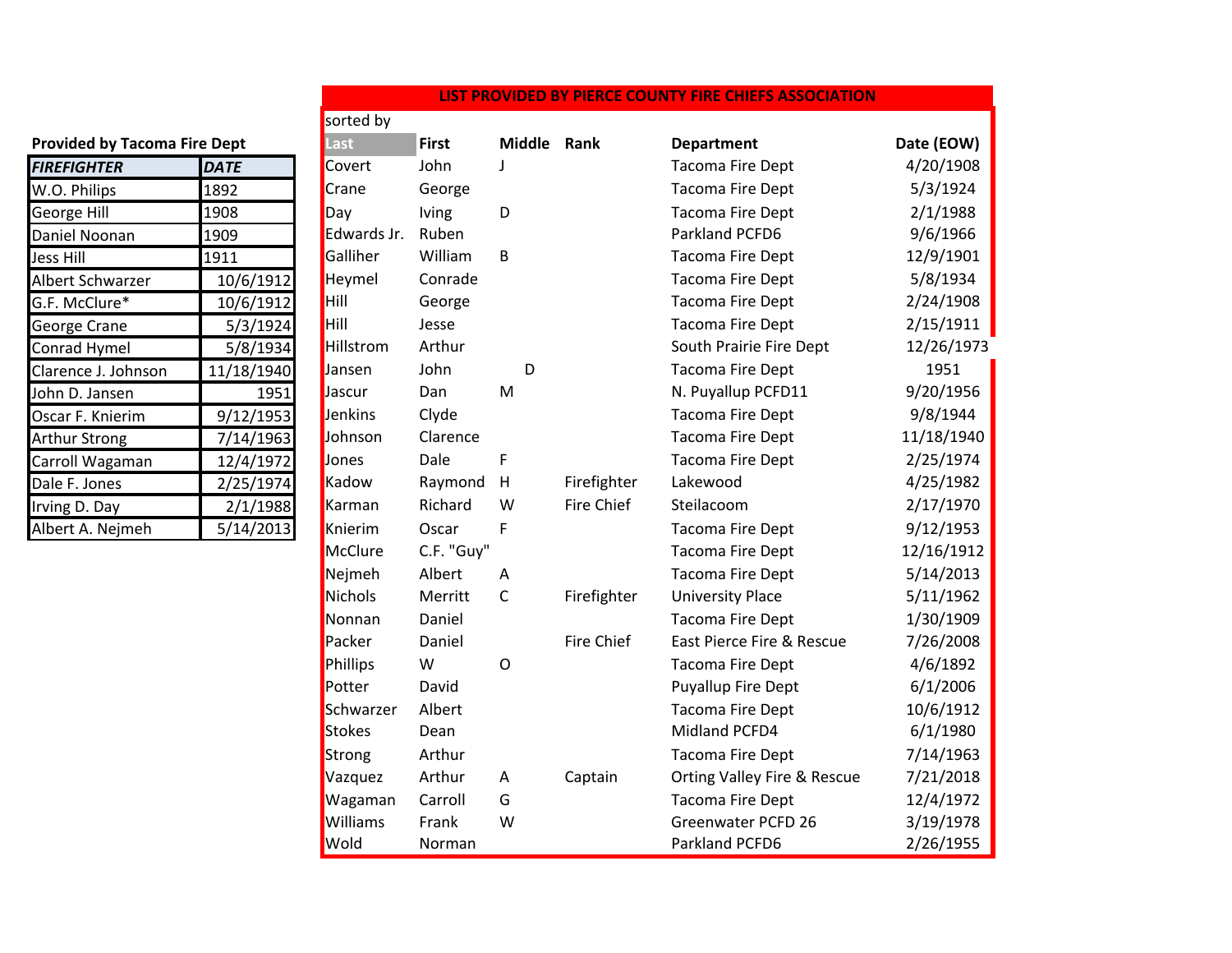| Cancer - Non-Hodgkin's<br>S.<br>05/07/2006<br>F0282<br>2006<br>Kevin S. Burgoyne<br>Kevin<br>Burgoyne<br>Lymphoma<br>Puget sound<br>C.<br>Michael<br>F0282<br>Cancer - Myeloma<br>2016<br>Stewart<br>12/07/2015<br>Federal<br>C.<br>2017<br>William<br>02/29/2016<br>F0282<br>Cancer - Pancreatic<br>Hutto<br>01/02/2018<br>F0282<br>Jason McNamee<br>McNamee<br>Cancer - Other<br>2019<br>Jason<br>ls.<br>William S. Whitney<br>William<br>08/25/2016<br>10024<br>2017<br>Whitney<br>(Skin)<br>hanford<br>Other/Miscellaneous -<br>Unknown<br>03/06/1900<br>L0027<br>Charles<br><b>Brabon</b><br>Other/Miscellaneous -<br>L0027<br>Unknown<br>03/09/1900<br>Herman<br>Larson<br>Other/Miscellaneous -<br>Unknown<br>Longfellow<br>L0027<br>12/15/1910<br>J. N.<br>Other/Miscellaneous -<br>Unknown<br>L0027<br><b>Patrick Cooper</b><br>Cooper<br>08/02/1914<br>Patrick<br>Other/Miscellaneous -<br>Unknown<br><b>Fred Gilham</b><br>Fred<br>Gilham<br>01/20/1917<br>L0027<br>Other/Miscellaneous -<br>Unknown<br>Ole Rust<br>Ole<br>Rust<br>07/24/1917<br>L0027<br>Other/Miscellaneous -<br>L0027<br>Trauma, Blunt<br>2015<br>Peter Coughlan<br>Coughlan<br>11/20/1919<br>Peter<br>Other/Miscellaneous -<br>L0027<br>Unknown<br>2015<br><b>Charles Lacasse</b><br>Charles<br>04/07/1920<br>Lacasse<br>Other/Miscellaneous -<br>L0027<br>William<br>12/09/1921<br>Hemorrhaging,<br>2015<br>Carr<br>J.<br>Shock - Electrical<br>12/24/1922<br>L0027<br>2015<br>Hertel<br>Leo<br>Other/Miscellaneous -<br>Unknown<br>06/23/1923<br>L0027<br>2015<br>Roberts<br>Horace<br>Other/Miscellaneous -<br>L0027<br>Unknown<br>2015<br>William<br>Shuberg<br>06/22/1924<br>Other/Miscellaneous -<br>L0027<br>Unknown<br><b>Cecil McKenzie</b><br>Cecil<br>McKenzie<br>08/07/1925<br>2015<br>Other/Miscellaneous -<br>Darwin Lund<br>Darwin<br>Lund<br>06/30/1927<br>L0027<br>Unknown<br>2015<br>Other/Miscellaneous -<br>L0027<br>Unknown<br>2015<br><b>Charles Wheeler</b><br>Charles<br>Wheeler<br>05/03/1928<br>Other/Miscellaneous -<br>L0027<br>Unknown<br>2015<br>Wilho Koski<br>Wilho<br>Koski<br>08/12/1929<br>Other/Miscellaneous -<br>L0027<br>Unknown<br>2015<br>Albert<br>Wolpert<br>10/01/1937<br>Other/Miscellaneous -<br>L0027<br>Unknown<br>2015<br>Theodore<br>Cousland<br>06/02/1938<br>Other/Miscellaneous -<br>Ebbinghouse<br>L0027<br>Unknown<br>Oscar H. Ebbinghouse<br>Η.<br>02/28/1939<br>2015<br>Oscar<br>Other/Miscellaneous -<br>Unknown<br>2015<br><b>Luther Bonner</b><br>Luther<br>Bonner<br>02/20/1943<br>L0027<br>Other/Miscellaneous -<br>L0027<br>Unknown<br>2015<br>Andrew<br>12/11/1945<br><b>Andrew Beattie</b><br><b>Beattie</b><br>Other/Miscellaneous -<br>2015<br>L0027<br>Unknown<br><b>Fred Larson</b><br>Fred<br>03/22/1947<br>Larson<br>Other/Miscellaneous -<br>L0027<br>2015<br>McGee<br>05/07/1949<br>Unknown<br>Jack<br>Other/Miscellaneous -<br>Murphy<br>09/11/1949<br>L0027<br>Unknown<br>2015<br>Glen | <b>Full Name</b>         | <b>First Name</b> | <b>MIddle</b><br><b>Name</b> | <b>Last Name</b> | <b>Date of Death</b> | Local# | <b>Nature of Death</b> | Year on<br>Wall |  |
|--------------------------------------------------------------------------------------------------------------------------------------------------------------------------------------------------------------------------------------------------------------------------------------------------------------------------------------------------------------------------------------------------------------------------------------------------------------------------------------------------------------------------------------------------------------------------------------------------------------------------------------------------------------------------------------------------------------------------------------------------------------------------------------------------------------------------------------------------------------------------------------------------------------------------------------------------------------------------------------------------------------------------------------------------------------------------------------------------------------------------------------------------------------------------------------------------------------------------------------------------------------------------------------------------------------------------------------------------------------------------------------------------------------------------------------------------------------------------------------------------------------------------------------------------------------------------------------------------------------------------------------------------------------------------------------------------------------------------------------------------------------------------------------------------------------------------------------------------------------------------------------------------------------------------------------------------------------------------------------------------------------------------------------------------------------------------------------------------------------------------------------------------------------------------------------------------------------------------------------------------------------------------------------------------------------------------------------------------------------------------------------------------------------------------------------------------------------------------------------------------------------------------------------------------------------------------------------------------------------------------------------------------------------------------------------------------------------------------------------------------------------------------------------------------------------------------------------------------------------------------------------------------------------------------------------------------|--------------------------|-------------------|------------------------------|------------------|----------------------|--------|------------------------|-----------------|--|
|                                                                                                                                                                                                                                                                                                                                                                                                                                                                                                                                                                                                                                                                                                                                                                                                                                                                                                                                                                                                                                                                                                                                                                                                                                                                                                                                                                                                                                                                                                                                                                                                                                                                                                                                                                                                                                                                                                                                                                                                                                                                                                                                                                                                                                                                                                                                                                                                                                                                                                                                                                                                                                                                                                                                                                                                                                                                                                                                                  |                          |                   |                              |                  |                      |        |                        |                 |  |
|                                                                                                                                                                                                                                                                                                                                                                                                                                                                                                                                                                                                                                                                                                                                                                                                                                                                                                                                                                                                                                                                                                                                                                                                                                                                                                                                                                                                                                                                                                                                                                                                                                                                                                                                                                                                                                                                                                                                                                                                                                                                                                                                                                                                                                                                                                                                                                                                                                                                                                                                                                                                                                                                                                                                                                                                                                                                                                                                                  |                          |                   |                              |                  |                      |        |                        |                 |  |
|                                                                                                                                                                                                                                                                                                                                                                                                                                                                                                                                                                                                                                                                                                                                                                                                                                                                                                                                                                                                                                                                                                                                                                                                                                                                                                                                                                                                                                                                                                                                                                                                                                                                                                                                                                                                                                                                                                                                                                                                                                                                                                                                                                                                                                                                                                                                                                                                                                                                                                                                                                                                                                                                                                                                                                                                                                                                                                                                                  | Michael C. Stewart       |                   |                              |                  |                      |        |                        |                 |  |
|                                                                                                                                                                                                                                                                                                                                                                                                                                                                                                                                                                                                                                                                                                                                                                                                                                                                                                                                                                                                                                                                                                                                                                                                                                                                                                                                                                                                                                                                                                                                                                                                                                                                                                                                                                                                                                                                                                                                                                                                                                                                                                                                                                                                                                                                                                                                                                                                                                                                                                                                                                                                                                                                                                                                                                                                                                                                                                                                                  | William C. Hutto, Jr.    |                   |                              |                  |                      |        |                        |                 |  |
|                                                                                                                                                                                                                                                                                                                                                                                                                                                                                                                                                                                                                                                                                                                                                                                                                                                                                                                                                                                                                                                                                                                                                                                                                                                                                                                                                                                                                                                                                                                                                                                                                                                                                                                                                                                                                                                                                                                                                                                                                                                                                                                                                                                                                                                                                                                                                                                                                                                                                                                                                                                                                                                                                                                                                                                                                                                                                                                                                  |                          |                   |                              |                  |                      |        |                        |                 |  |
|                                                                                                                                                                                                                                                                                                                                                                                                                                                                                                                                                                                                                                                                                                                                                                                                                                                                                                                                                                                                                                                                                                                                                                                                                                                                                                                                                                                                                                                                                                                                                                                                                                                                                                                                                                                                                                                                                                                                                                                                                                                                                                                                                                                                                                                                                                                                                                                                                                                                                                                                                                                                                                                                                                                                                                                                                                                                                                                                                  |                          |                   |                              |                  |                      |        |                        |                 |  |
|                                                                                                                                                                                                                                                                                                                                                                                                                                                                                                                                                                                                                                                                                                                                                                                                                                                                                                                                                                                                                                                                                                                                                                                                                                                                                                                                                                                                                                                                                                                                                                                                                                                                                                                                                                                                                                                                                                                                                                                                                                                                                                                                                                                                                                                                                                                                                                                                                                                                                                                                                                                                                                                                                                                                                                                                                                                                                                                                                  |                          |                   |                              |                  |                      |        |                        |                 |  |
|                                                                                                                                                                                                                                                                                                                                                                                                                                                                                                                                                                                                                                                                                                                                                                                                                                                                                                                                                                                                                                                                                                                                                                                                                                                                                                                                                                                                                                                                                                                                                                                                                                                                                                                                                                                                                                                                                                                                                                                                                                                                                                                                                                                                                                                                                                                                                                                                                                                                                                                                                                                                                                                                                                                                                                                                                                                                                                                                                  | <b>Charles Brabon</b>    |                   |                              |                  |                      |        |                        |                 |  |
|                                                                                                                                                                                                                                                                                                                                                                                                                                                                                                                                                                                                                                                                                                                                                                                                                                                                                                                                                                                                                                                                                                                                                                                                                                                                                                                                                                                                                                                                                                                                                                                                                                                                                                                                                                                                                                                                                                                                                                                                                                                                                                                                                                                                                                                                                                                                                                                                                                                                                                                                                                                                                                                                                                                                                                                                                                                                                                                                                  |                          |                   |                              |                  |                      |        |                        |                 |  |
|                                                                                                                                                                                                                                                                                                                                                                                                                                                                                                                                                                                                                                                                                                                                                                                                                                                                                                                                                                                                                                                                                                                                                                                                                                                                                                                                                                                                                                                                                                                                                                                                                                                                                                                                                                                                                                                                                                                                                                                                                                                                                                                                                                                                                                                                                                                                                                                                                                                                                                                                                                                                                                                                                                                                                                                                                                                                                                                                                  | Herman Larson            |                   |                              |                  |                      |        |                        |                 |  |
|                                                                                                                                                                                                                                                                                                                                                                                                                                                                                                                                                                                                                                                                                                                                                                                                                                                                                                                                                                                                                                                                                                                                                                                                                                                                                                                                                                                                                                                                                                                                                                                                                                                                                                                                                                                                                                                                                                                                                                                                                                                                                                                                                                                                                                                                                                                                                                                                                                                                                                                                                                                                                                                                                                                                                                                                                                                                                                                                                  |                          |                   |                              |                  |                      |        |                        |                 |  |
|                                                                                                                                                                                                                                                                                                                                                                                                                                                                                                                                                                                                                                                                                                                                                                                                                                                                                                                                                                                                                                                                                                                                                                                                                                                                                                                                                                                                                                                                                                                                                                                                                                                                                                                                                                                                                                                                                                                                                                                                                                                                                                                                                                                                                                                                                                                                                                                                                                                                                                                                                                                                                                                                                                                                                                                                                                                                                                                                                  | J. N. Longfellow         |                   |                              |                  |                      |        |                        |                 |  |
|                                                                                                                                                                                                                                                                                                                                                                                                                                                                                                                                                                                                                                                                                                                                                                                                                                                                                                                                                                                                                                                                                                                                                                                                                                                                                                                                                                                                                                                                                                                                                                                                                                                                                                                                                                                                                                                                                                                                                                                                                                                                                                                                                                                                                                                                                                                                                                                                                                                                                                                                                                                                                                                                                                                                                                                                                                                                                                                                                  |                          |                   |                              |                  |                      |        |                        |                 |  |
|                                                                                                                                                                                                                                                                                                                                                                                                                                                                                                                                                                                                                                                                                                                                                                                                                                                                                                                                                                                                                                                                                                                                                                                                                                                                                                                                                                                                                                                                                                                                                                                                                                                                                                                                                                                                                                                                                                                                                                                                                                                                                                                                                                                                                                                                                                                                                                                                                                                                                                                                                                                                                                                                                                                                                                                                                                                                                                                                                  |                          |                   |                              |                  |                      |        |                        |                 |  |
|                                                                                                                                                                                                                                                                                                                                                                                                                                                                                                                                                                                                                                                                                                                                                                                                                                                                                                                                                                                                                                                                                                                                                                                                                                                                                                                                                                                                                                                                                                                                                                                                                                                                                                                                                                                                                                                                                                                                                                                                                                                                                                                                                                                                                                                                                                                                                                                                                                                                                                                                                                                                                                                                                                                                                                                                                                                                                                                                                  |                          |                   |                              |                  |                      |        |                        |                 |  |
|                                                                                                                                                                                                                                                                                                                                                                                                                                                                                                                                                                                                                                                                                                                                                                                                                                                                                                                                                                                                                                                                                                                                                                                                                                                                                                                                                                                                                                                                                                                                                                                                                                                                                                                                                                                                                                                                                                                                                                                                                                                                                                                                                                                                                                                                                                                                                                                                                                                                                                                                                                                                                                                                                                                                                                                                                                                                                                                                                  |                          |                   |                              |                  |                      |        |                        |                 |  |
|                                                                                                                                                                                                                                                                                                                                                                                                                                                                                                                                                                                                                                                                                                                                                                                                                                                                                                                                                                                                                                                                                                                                                                                                                                                                                                                                                                                                                                                                                                                                                                                                                                                                                                                                                                                                                                                                                                                                                                                                                                                                                                                                                                                                                                                                                                                                                                                                                                                                                                                                                                                                                                                                                                                                                                                                                                                                                                                                                  |                          |                   |                              |                  |                      |        |                        |                 |  |
|                                                                                                                                                                                                                                                                                                                                                                                                                                                                                                                                                                                                                                                                                                                                                                                                                                                                                                                                                                                                                                                                                                                                                                                                                                                                                                                                                                                                                                                                                                                                                                                                                                                                                                                                                                                                                                                                                                                                                                                                                                                                                                                                                                                                                                                                                                                                                                                                                                                                                                                                                                                                                                                                                                                                                                                                                                                                                                                                                  |                          |                   |                              |                  |                      |        |                        |                 |  |
|                                                                                                                                                                                                                                                                                                                                                                                                                                                                                                                                                                                                                                                                                                                                                                                                                                                                                                                                                                                                                                                                                                                                                                                                                                                                                                                                                                                                                                                                                                                                                                                                                                                                                                                                                                                                                                                                                                                                                                                                                                                                                                                                                                                                                                                                                                                                                                                                                                                                                                                                                                                                                                                                                                                                                                                                                                                                                                                                                  |                          |                   |                              |                  |                      |        |                        |                 |  |
|                                                                                                                                                                                                                                                                                                                                                                                                                                                                                                                                                                                                                                                                                                                                                                                                                                                                                                                                                                                                                                                                                                                                                                                                                                                                                                                                                                                                                                                                                                                                                                                                                                                                                                                                                                                                                                                                                                                                                                                                                                                                                                                                                                                                                                                                                                                                                                                                                                                                                                                                                                                                                                                                                                                                                                                                                                                                                                                                                  |                          |                   |                              |                  |                      |        |                        |                 |  |
|                                                                                                                                                                                                                                                                                                                                                                                                                                                                                                                                                                                                                                                                                                                                                                                                                                                                                                                                                                                                                                                                                                                                                                                                                                                                                                                                                                                                                                                                                                                                                                                                                                                                                                                                                                                                                                                                                                                                                                                                                                                                                                                                                                                                                                                                                                                                                                                                                                                                                                                                                                                                                                                                                                                                                                                                                                                                                                                                                  |                          |                   |                              |                  |                      |        |                        |                 |  |
|                                                                                                                                                                                                                                                                                                                                                                                                                                                                                                                                                                                                                                                                                                                                                                                                                                                                                                                                                                                                                                                                                                                                                                                                                                                                                                                                                                                                                                                                                                                                                                                                                                                                                                                                                                                                                                                                                                                                                                                                                                                                                                                                                                                                                                                                                                                                                                                                                                                                                                                                                                                                                                                                                                                                                                                                                                                                                                                                                  |                          |                   |                              |                  |                      |        |                        |                 |  |
|                                                                                                                                                                                                                                                                                                                                                                                                                                                                                                                                                                                                                                                                                                                                                                                                                                                                                                                                                                                                                                                                                                                                                                                                                                                                                                                                                                                                                                                                                                                                                                                                                                                                                                                                                                                                                                                                                                                                                                                                                                                                                                                                                                                                                                                                                                                                                                                                                                                                                                                                                                                                                                                                                                                                                                                                                                                                                                                                                  | William J. Carr          |                   |                              |                  |                      |        |                        |                 |  |
|                                                                                                                                                                                                                                                                                                                                                                                                                                                                                                                                                                                                                                                                                                                                                                                                                                                                                                                                                                                                                                                                                                                                                                                                                                                                                                                                                                                                                                                                                                                                                                                                                                                                                                                                                                                                                                                                                                                                                                                                                                                                                                                                                                                                                                                                                                                                                                                                                                                                                                                                                                                                                                                                                                                                                                                                                                                                                                                                                  | Leo Hertel               |                   |                              |                  |                      |        |                        |                 |  |
|                                                                                                                                                                                                                                                                                                                                                                                                                                                                                                                                                                                                                                                                                                                                                                                                                                                                                                                                                                                                                                                                                                                                                                                                                                                                                                                                                                                                                                                                                                                                                                                                                                                                                                                                                                                                                                                                                                                                                                                                                                                                                                                                                                                                                                                                                                                                                                                                                                                                                                                                                                                                                                                                                                                                                                                                                                                                                                                                                  |                          |                   |                              |                  |                      |        |                        |                 |  |
|                                                                                                                                                                                                                                                                                                                                                                                                                                                                                                                                                                                                                                                                                                                                                                                                                                                                                                                                                                                                                                                                                                                                                                                                                                                                                                                                                                                                                                                                                                                                                                                                                                                                                                                                                                                                                                                                                                                                                                                                                                                                                                                                                                                                                                                                                                                                                                                                                                                                                                                                                                                                                                                                                                                                                                                                                                                                                                                                                  | <b>Horace Roberts</b>    |                   |                              |                  |                      |        |                        |                 |  |
|                                                                                                                                                                                                                                                                                                                                                                                                                                                                                                                                                                                                                                                                                                                                                                                                                                                                                                                                                                                                                                                                                                                                                                                                                                                                                                                                                                                                                                                                                                                                                                                                                                                                                                                                                                                                                                                                                                                                                                                                                                                                                                                                                                                                                                                                                                                                                                                                                                                                                                                                                                                                                                                                                                                                                                                                                                                                                                                                                  |                          |                   |                              |                  |                      |        |                        |                 |  |
|                                                                                                                                                                                                                                                                                                                                                                                                                                                                                                                                                                                                                                                                                                                                                                                                                                                                                                                                                                                                                                                                                                                                                                                                                                                                                                                                                                                                                                                                                                                                                                                                                                                                                                                                                                                                                                                                                                                                                                                                                                                                                                                                                                                                                                                                                                                                                                                                                                                                                                                                                                                                                                                                                                                                                                                                                                                                                                                                                  | <b>William Shuberg</b>   |                   |                              |                  |                      |        |                        |                 |  |
|                                                                                                                                                                                                                                                                                                                                                                                                                                                                                                                                                                                                                                                                                                                                                                                                                                                                                                                                                                                                                                                                                                                                                                                                                                                                                                                                                                                                                                                                                                                                                                                                                                                                                                                                                                                                                                                                                                                                                                                                                                                                                                                                                                                                                                                                                                                                                                                                                                                                                                                                                                                                                                                                                                                                                                                                                                                                                                                                                  |                          |                   |                              |                  |                      |        |                        |                 |  |
|                                                                                                                                                                                                                                                                                                                                                                                                                                                                                                                                                                                                                                                                                                                                                                                                                                                                                                                                                                                                                                                                                                                                                                                                                                                                                                                                                                                                                                                                                                                                                                                                                                                                                                                                                                                                                                                                                                                                                                                                                                                                                                                                                                                                                                                                                                                                                                                                                                                                                                                                                                                                                                                                                                                                                                                                                                                                                                                                                  |                          |                   |                              |                  |                      |        |                        |                 |  |
|                                                                                                                                                                                                                                                                                                                                                                                                                                                                                                                                                                                                                                                                                                                                                                                                                                                                                                                                                                                                                                                                                                                                                                                                                                                                                                                                                                                                                                                                                                                                                                                                                                                                                                                                                                                                                                                                                                                                                                                                                                                                                                                                                                                                                                                                                                                                                                                                                                                                                                                                                                                                                                                                                                                                                                                                                                                                                                                                                  |                          |                   |                              |                  |                      |        |                        |                 |  |
|                                                                                                                                                                                                                                                                                                                                                                                                                                                                                                                                                                                                                                                                                                                                                                                                                                                                                                                                                                                                                                                                                                                                                                                                                                                                                                                                                                                                                                                                                                                                                                                                                                                                                                                                                                                                                                                                                                                                                                                                                                                                                                                                                                                                                                                                                                                                                                                                                                                                                                                                                                                                                                                                                                                                                                                                                                                                                                                                                  |                          |                   |                              |                  |                      |        |                        |                 |  |
|                                                                                                                                                                                                                                                                                                                                                                                                                                                                                                                                                                                                                                                                                                                                                                                                                                                                                                                                                                                                                                                                                                                                                                                                                                                                                                                                                                                                                                                                                                                                                                                                                                                                                                                                                                                                                                                                                                                                                                                                                                                                                                                                                                                                                                                                                                                                                                                                                                                                                                                                                                                                                                                                                                                                                                                                                                                                                                                                                  |                          |                   |                              |                  |                      |        |                        |                 |  |
|                                                                                                                                                                                                                                                                                                                                                                                                                                                                                                                                                                                                                                                                                                                                                                                                                                                                                                                                                                                                                                                                                                                                                                                                                                                                                                                                                                                                                                                                                                                                                                                                                                                                                                                                                                                                                                                                                                                                                                                                                                                                                                                                                                                                                                                                                                                                                                                                                                                                                                                                                                                                                                                                                                                                                                                                                                                                                                                                                  |                          |                   |                              |                  |                      |        |                        |                 |  |
|                                                                                                                                                                                                                                                                                                                                                                                                                                                                                                                                                                                                                                                                                                                                                                                                                                                                                                                                                                                                                                                                                                                                                                                                                                                                                                                                                                                                                                                                                                                                                                                                                                                                                                                                                                                                                                                                                                                                                                                                                                                                                                                                                                                                                                                                                                                                                                                                                                                                                                                                                                                                                                                                                                                                                                                                                                                                                                                                                  |                          |                   |                              |                  |                      |        |                        |                 |  |
|                                                                                                                                                                                                                                                                                                                                                                                                                                                                                                                                                                                                                                                                                                                                                                                                                                                                                                                                                                                                                                                                                                                                                                                                                                                                                                                                                                                                                                                                                                                                                                                                                                                                                                                                                                                                                                                                                                                                                                                                                                                                                                                                                                                                                                                                                                                                                                                                                                                                                                                                                                                                                                                                                                                                                                                                                                                                                                                                                  |                          |                   |                              |                  |                      |        |                        |                 |  |
|                                                                                                                                                                                                                                                                                                                                                                                                                                                                                                                                                                                                                                                                                                                                                                                                                                                                                                                                                                                                                                                                                                                                                                                                                                                                                                                                                                                                                                                                                                                                                                                                                                                                                                                                                                                                                                                                                                                                                                                                                                                                                                                                                                                                                                                                                                                                                                                                                                                                                                                                                                                                                                                                                                                                                                                                                                                                                                                                                  | Albert Wolpert           |                   |                              |                  |                      |        |                        |                 |  |
|                                                                                                                                                                                                                                                                                                                                                                                                                                                                                                                                                                                                                                                                                                                                                                                                                                                                                                                                                                                                                                                                                                                                                                                                                                                                                                                                                                                                                                                                                                                                                                                                                                                                                                                                                                                                                                                                                                                                                                                                                                                                                                                                                                                                                                                                                                                                                                                                                                                                                                                                                                                                                                                                                                                                                                                                                                                                                                                                                  |                          |                   |                              |                  |                      |        |                        |                 |  |
|                                                                                                                                                                                                                                                                                                                                                                                                                                                                                                                                                                                                                                                                                                                                                                                                                                                                                                                                                                                                                                                                                                                                                                                                                                                                                                                                                                                                                                                                                                                                                                                                                                                                                                                                                                                                                                                                                                                                                                                                                                                                                                                                                                                                                                                                                                                                                                                                                                                                                                                                                                                                                                                                                                                                                                                                                                                                                                                                                  | <b>Theodore Cousland</b> |                   |                              |                  |                      |        |                        |                 |  |
|                                                                                                                                                                                                                                                                                                                                                                                                                                                                                                                                                                                                                                                                                                                                                                                                                                                                                                                                                                                                                                                                                                                                                                                                                                                                                                                                                                                                                                                                                                                                                                                                                                                                                                                                                                                                                                                                                                                                                                                                                                                                                                                                                                                                                                                                                                                                                                                                                                                                                                                                                                                                                                                                                                                                                                                                                                                                                                                                                  |                          |                   |                              |                  |                      |        |                        |                 |  |
|                                                                                                                                                                                                                                                                                                                                                                                                                                                                                                                                                                                                                                                                                                                                                                                                                                                                                                                                                                                                                                                                                                                                                                                                                                                                                                                                                                                                                                                                                                                                                                                                                                                                                                                                                                                                                                                                                                                                                                                                                                                                                                                                                                                                                                                                                                                                                                                                                                                                                                                                                                                                                                                                                                                                                                                                                                                                                                                                                  |                          |                   |                              |                  |                      |        |                        |                 |  |
|                                                                                                                                                                                                                                                                                                                                                                                                                                                                                                                                                                                                                                                                                                                                                                                                                                                                                                                                                                                                                                                                                                                                                                                                                                                                                                                                                                                                                                                                                                                                                                                                                                                                                                                                                                                                                                                                                                                                                                                                                                                                                                                                                                                                                                                                                                                                                                                                                                                                                                                                                                                                                                                                                                                                                                                                                                                                                                                                                  |                          |                   |                              |                  |                      |        |                        |                 |  |
|                                                                                                                                                                                                                                                                                                                                                                                                                                                                                                                                                                                                                                                                                                                                                                                                                                                                                                                                                                                                                                                                                                                                                                                                                                                                                                                                                                                                                                                                                                                                                                                                                                                                                                                                                                                                                                                                                                                                                                                                                                                                                                                                                                                                                                                                                                                                                                                                                                                                                                                                                                                                                                                                                                                                                                                                                                                                                                                                                  |                          |                   |                              |                  |                      |        |                        |                 |  |
|                                                                                                                                                                                                                                                                                                                                                                                                                                                                                                                                                                                                                                                                                                                                                                                                                                                                                                                                                                                                                                                                                                                                                                                                                                                                                                                                                                                                                                                                                                                                                                                                                                                                                                                                                                                                                                                                                                                                                                                                                                                                                                                                                                                                                                                                                                                                                                                                                                                                                                                                                                                                                                                                                                                                                                                                                                                                                                                                                  |                          |                   |                              |                  |                      |        |                        |                 |  |
|                                                                                                                                                                                                                                                                                                                                                                                                                                                                                                                                                                                                                                                                                                                                                                                                                                                                                                                                                                                                                                                                                                                                                                                                                                                                                                                                                                                                                                                                                                                                                                                                                                                                                                                                                                                                                                                                                                                                                                                                                                                                                                                                                                                                                                                                                                                                                                                                                                                                                                                                                                                                                                                                                                                                                                                                                                                                                                                                                  |                          |                   |                              |                  |                      |        |                        |                 |  |
|                                                                                                                                                                                                                                                                                                                                                                                                                                                                                                                                                                                                                                                                                                                                                                                                                                                                                                                                                                                                                                                                                                                                                                                                                                                                                                                                                                                                                                                                                                                                                                                                                                                                                                                                                                                                                                                                                                                                                                                                                                                                                                                                                                                                                                                                                                                                                                                                                                                                                                                                                                                                                                                                                                                                                                                                                                                                                                                                                  |                          |                   |                              |                  |                      |        |                        |                 |  |
|                                                                                                                                                                                                                                                                                                                                                                                                                                                                                                                                                                                                                                                                                                                                                                                                                                                                                                                                                                                                                                                                                                                                                                                                                                                                                                                                                                                                                                                                                                                                                                                                                                                                                                                                                                                                                                                                                                                                                                                                                                                                                                                                                                                                                                                                                                                                                                                                                                                                                                                                                                                                                                                                                                                                                                                                                                                                                                                                                  |                          |                   |                              |                  |                      |        |                        |                 |  |
|                                                                                                                                                                                                                                                                                                                                                                                                                                                                                                                                                                                                                                                                                                                                                                                                                                                                                                                                                                                                                                                                                                                                                                                                                                                                                                                                                                                                                                                                                                                                                                                                                                                                                                                                                                                                                                                                                                                                                                                                                                                                                                                                                                                                                                                                                                                                                                                                                                                                                                                                                                                                                                                                                                                                                                                                                                                                                                                                                  | Jack McGee               |                   |                              |                  |                      |        |                        |                 |  |
|                                                                                                                                                                                                                                                                                                                                                                                                                                                                                                                                                                                                                                                                                                                                                                                                                                                                                                                                                                                                                                                                                                                                                                                                                                                                                                                                                                                                                                                                                                                                                                                                                                                                                                                                                                                                                                                                                                                                                                                                                                                                                                                                                                                                                                                                                                                                                                                                                                                                                                                                                                                                                                                                                                                                                                                                                                                                                                                                                  |                          |                   |                              |                  |                      |        |                        |                 |  |
|                                                                                                                                                                                                                                                                                                                                                                                                                                                                                                                                                                                                                                                                                                                                                                                                                                                                                                                                                                                                                                                                                                                                                                                                                                                                                                                                                                                                                                                                                                                                                                                                                                                                                                                                                                                                                                                                                                                                                                                                                                                                                                                                                                                                                                                                                                                                                                                                                                                                                                                                                                                                                                                                                                                                                                                                                                                                                                                                                  | <b>Glen Murphy</b>       |                   |                              |                  |                      |        |                        |                 |  |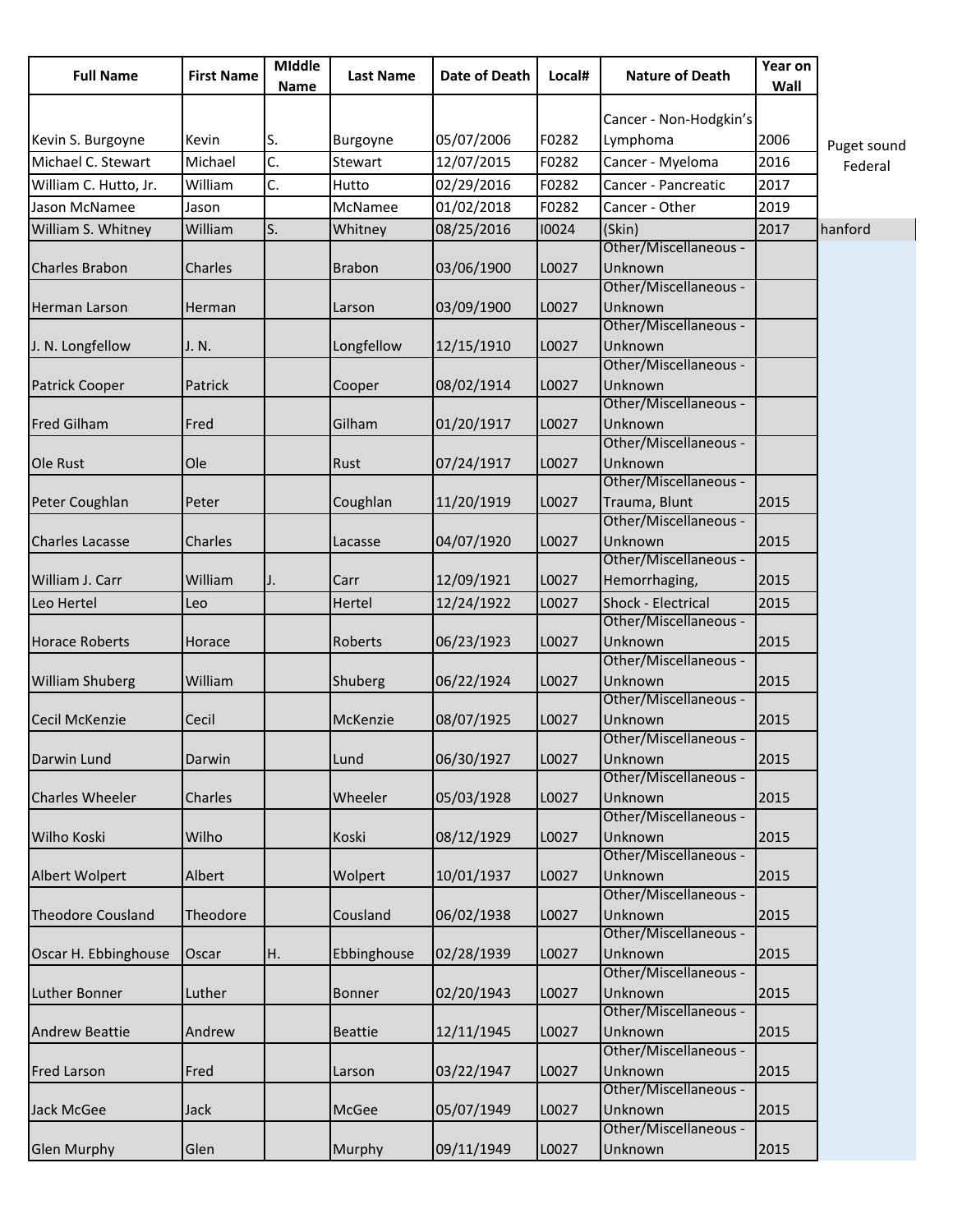| <b>Full Name</b>         | <b>First Name</b> | <b>Middle</b><br><b>Name</b> | <b>Last Name</b> | <b>Date of Death</b> | Local# | <b>Nature of Death</b>                 | Year on<br>Wall |
|--------------------------|-------------------|------------------------------|------------------|----------------------|--------|----------------------------------------|-----------------|
|                          |                   |                              |                  |                      |        | Other/Miscellaneous -                  |                 |
| James Willey             | James             |                              | Willey           | 01/10/1957           | L0027  | Unknown<br>Other/Miscellaneous -       | 2015            |
| John Herron              | John              |                              | Herron           | 07/23/1964           | L0027  | Unknown                                | 2015            |
|                          |                   |                              |                  |                      |        | Other/Miscellaneous -                  |                 |
| <b>Harold Webb</b>       | Harold            |                              | Webb             | 06/17/1966           | L0027  | Unknown                                | 2015            |
|                          |                   |                              |                  |                      |        | Other/Miscellaneous -                  |                 |
| <b>Henry Gronnerud</b>   | Henry             |                              | Gronnerud        | 11/29/1968           | L0027  | Unknown                                | 2015            |
|                          |                   |                              |                  |                      |        | Other/Miscellaneous -                  |                 |
| <b>Gerald Miller</b>     | Gerald            |                              | Miller           | 05/09/1976           | L0027  | Unknown                                | 2012            |
|                          |                   |                              |                  |                      |        | Other/Miscellaneous -                  |                 |
| Lisa Long                | Lisa              |                              | Long             | 07/01/1983           | L0027  | <b>Heart Attack</b>                    | 1989            |
|                          |                   |                              |                  |                      |        | Other/Miscellaneous -                  |                 |
| Mary R. Matthews         | Mary              | R.                           | <b>Matthews</b>  | 03/01/1984           | L0027  | Trauma, Blunt                          | 1989            |
|                          |                   |                              |                  |                      |        | Other/Miscellaneous -                  |                 |
|                          |                   |                              |                  |                      |        | Asphyxiation, Smoke                    |                 |
| <b>Robert D. Earhart</b> | Robert            | D.                           | Earhart          | 07/12/1987           | L0027  | Inhalation<br>Other/Miscellaneous -    | 1989            |
|                          |                   |                              |                  |                      |        |                                        |                 |
|                          | Matthew           |                              | Johnson          |                      |        | Asphyxiation, Smoke<br>Inhalation      |                 |
| Matthew Johnson          |                   |                              |                  | 09/09/1989           | L0027  |                                        | 1990            |
| <b>Donald Perry</b>      | Donald            |                              | Perry            | 06/05/1991           | L0027  | Cancer - Lung<br>Other/Miscellaneous - | 2012            |
|                          |                   |                              |                  |                      |        |                                        |                 |
|                          |                   |                              |                  |                      |        | Asphyxiation, Smoke<br>Inhalation      |                 |
| Walter D. Kilgore        | Walter            | D.                           | Kilgore          | 01/05/1995           | L0027  | Other/Miscellaneous -                  | 1995            |
|                          |                   |                              |                  |                      |        | Asphyxiation, Smoke                    |                 |
| Gregory A. Shoemaker     | Gregory           | А.                           | Shoemaker        | 01/05/1995           | L0027  | Inhalation                             | 1995            |
|                          |                   |                              |                  |                      |        | Other/Miscellaneous -                  |                 |
|                          |                   |                              |                  |                      |        | Asphyxiation, Smoke                    |                 |
| Randall R. Terlicker     | Randall           | R.                           | <b>Terlicker</b> | 01/05/1995           | L0027  | Inhalation                             | 1995            |
|                          |                   |                              |                  |                      |        | Other/Miscellaneous -                  |                 |
|                          |                   |                              |                  |                      |        | Asphyxiation, Smoke                    |                 |
| James T. Brown           | James             | T.                           | <b>Brown</b>     | 01/05/1995           | L0027  | Inhalation                             | 1995            |
|                          |                   |                              |                  |                      |        | Other/Miscellaneous -                  |                 |
| Gary V. Medica           | Gary              | V.                           | Medica           | 12/19/1996           | L0027  | <b>Heart Attack</b>                    | 2012            |
|                          |                   |                              |                  |                      |        | Cardiac Arrest - Cardiac               |                 |
| <b>Nathaniel Ford</b>    | Nathaniel         |                              | Ford             | 07/23/2005           | L0027  | Arrest                                 | 2006            |
| J. Scott Scott Barnard   | J. Scott          | Scott                        | <b>Barnard</b>   | 10/25/2005           | L0027  | Cancer - Other                         | 2006            |
| Timothy J. Heelan        | Timothy           | J.                           | Heelan           | 01/30/2008           | L0027  | Cancer - Other                         | 2008            |
|                          |                   |                              |                  |                      |        | Other/Miscellaneous -                  |                 |
| Stephen D. Lohr          | Stephen           | D.                           | Lohr             | 07/28/2009           | L0027  | Unknown                                | 2017            |
| Jeffrey A. Birt          | Jeffrey           | А.                           | <b>Birt</b>      | 05/06/2011           | L0027  | Cancer - Esophageal                    | 2011            |
| Jess L. Hernandez        | <b>Jess</b>       | L.                           | Hernandez        | 03/19/2013           | L0027  | Cancer - Stomach                       | 2017            |
|                          |                   |                              |                  |                      |        | Cardiac Arrest - Cardiac               |                 |
| Wallace F. Goulet        | Wallace           | F.                           | Goulet           | 06/28/2014           | L0027  | Arrest                                 | 2017            |
| Keith I. Johnson         | Keith             | Ι.                           | Johnson          | 12/16/2014           | L0027  | Cancer - Esophageal                    | 2015            |
|                          |                   |                              |                  |                      |        | Other/Miscellaneous -                  |                 |
| Joshua R. Milton         | Joshua            | R.                           | Milton           | 12/11/2015           | L0027  | Unknown                                | 2017            |
|                          |                   |                              |                  |                      |        | Cancer - Non-Hodgkin's                 |                 |
| Tristan I. Smith         | Tristan           | I.                           | Smith            | 04/14/2016           | L0027  | Lymphoma                               | 2017            |
|                          |                   |                              |                  |                      |        | Cardiac Arrest - Cardiac               |                 |
| Scott D. Steed           | Scott             | D.                           | Steed            | 10/19/2016           | L0027  | Arrest                                 | 2017            |
| Craig S. Aman            | Craig             | S.                           | Aman             | 03/14/2017           | L0027  | Cancer - Kidney                        | 2018            |
| Marvin E. Larry          | Marvin            | E.                           | Larry            | 03/20/2018           | L0027  | Cancer - Prostate                      | 2019            |
|                          |                   |                              |                  |                      |        |                                        |                 |

seattle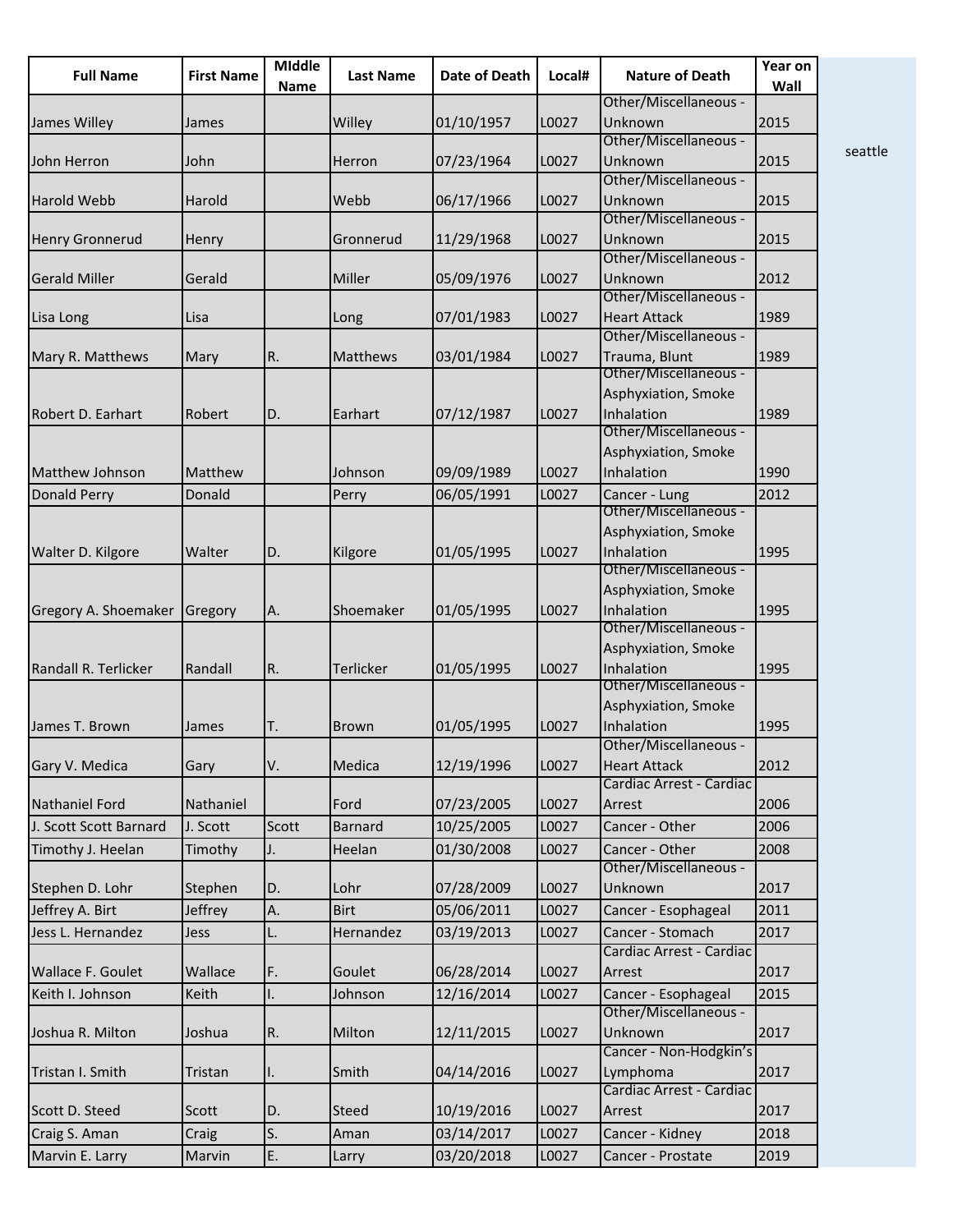| <b>Full Name</b>         | <b>First Name</b> | <b>MIddle</b><br>Name | <b>Last Name</b> | <b>Date of Death</b> | Local# | <b>Nature of Death</b>                       | Year on<br>Wall |         |
|--------------------------|-------------------|-----------------------|------------------|----------------------|--------|----------------------------------------------|-----------------|---------|
|                          |                   |                       |                  |                      |        | Other/Miscellaneous -                        |                 |         |
| <b>Warren Willis</b>     | Warren            |                       | Willis           | 01/11/1920           | L0029  | Trauma, Blunt                                | 2015            |         |
|                          |                   |                       |                  |                      |        | Other/Miscellaneous -                        |                 |         |
| <b>William Hutcheson</b> | William           |                       | Hutcheson        | 05/03/1924           | L0029  | Trauma, Blunt                                | 2015            |         |
|                          |                   |                       |                  |                      |        | Other/Miscellaneous -                        |                 |         |
| <b>Charles Bunnell</b>   | Charles           |                       | <b>Bunnell</b>   | 10/06/1930           | L0029  | <b>Heart Attack</b>                          | 2015            |         |
|                          |                   |                       |                  |                      |        | Other/Miscellaneous -                        |                 |         |
| <b>Thomas Sparrow</b>    | <b>Thomas</b>     |                       | Sparrow          | 07/15/1939           | L0029  | <b>Heart Attack</b>                          | 2015            |         |
|                          |                   |                       |                  |                      |        | Other/Miscellaneous -                        |                 |         |
| Jesse Booher             | Jesse             |                       | <b>Booher</b>    | 02/25/1942           | L0029  | <b>Heart Attack</b><br>Other/Miscellaneous - | 2015            |         |
|                          |                   |                       |                  |                      |        |                                              |                 |         |
|                          |                   |                       |                  |                      |        | Asphyxiation, Smoke                          |                 |         |
| <b>Walter Gustafson</b>  | Walter            |                       | Gustafson        | 12/26/1944           | L0029  | Inhalation                                   | 2015            | Spokane |
| <b>George Stewart</b>    | George            |                       | Stewart          | 02/02/1947           | L0029  | Shock - Electrical                           | 2015            |         |
|                          |                   |                       |                  |                      |        | Other/Miscellaneous -                        |                 |         |
| Leonard Doyle            | Leonard           |                       | Doyle            | 06/02/1956           | L0029  | Crushed<br>Other/Miscellaneous -             | 2015            |         |
|                          |                   |                       |                  |                      |        |                                              |                 |         |
|                          |                   |                       |                  |                      |        | Asphyxiation, Smoke                          |                 |         |
| Leroy Mackey             | Leroy             |                       | Mackey           | 01/24/1966           | L0029  | Inhalation<br>Other/Miscellaneous -          | 2015            |         |
|                          |                   |                       |                  |                      |        |                                              |                 |         |
|                          |                   |                       |                  |                      |        | Asphyxiation, Smoke                          |                 |         |
| Bobby G. Hanna           | Bobby G.          |                       | Hanna            | 03/02/1980           | L0029  | Inhalation                                   | 1989            |         |
|                          |                   |                       |                  |                      |        | Other/Miscellaneous -                        |                 |         |
|                          |                   |                       |                  |                      |        | Asphyxiation, Smoke                          |                 |         |
| Paul J. Heidenreich      | Paul              | IJ.                   | Heidenreich      | 09/12/1982           | L0029  | Inhalation                                   | 1989            |         |
| John Knighten            | John              |                       | Knighten         | 06/30/2013           | L0029  | Myeloma                                      | 2014            |         |
|                          |                   |                       |                  |                      |        | Other/Miscellaneous -                        |                 |         |
| <b>George Crane</b>      | George            |                       | Crane            | 05/03/1924           | L0031  | <b>Unknown</b>                               | 2015            |         |
|                          |                   |                       |                  |                      |        | Other/Miscellaneous -                        |                 |         |
| <b>Conrad Heymel</b>     | Conrad            |                       | <b>Heymel</b>    | 02/08/1934           | L0031  | Unknown                                      | 2015            |         |
|                          |                   |                       |                  |                      |        | Other/Miscellaneous -                        |                 |         |
| <b>Clyde Jenkins</b>     | <b>Clyde</b>      |                       | <b>Jenkins</b>   | 09/08/1944           | L0031  | Unknown                                      | 2015            |         |
|                          |                   |                       |                  |                      |        | Other/Miscellaneous -                        |                 |         |
| <b>Clarence Johnson</b>  | <b>Clarence</b>   |                       | <b>Johnson</b>   | 11/18/1946           | L0031  | <b>Respiratory Arrest</b>                    | <b>2015</b>     |         |
|                          |                   |                       |                  |                      |        | Other/Miscellaneous -                        |                 |         |
| Oscar F. Knierim         | Oscar F.          |                       | <b>Knierim</b>   | 09/08/1953           | L0031  | <b>Respiratory Arrest</b>                    | 2015            |         |
|                          |                   |                       |                  |                      |        | Other/Miscellaneous -                        |                 | Tacoma  |
|                          |                   |                       |                  |                      |        | <b>Asphyxiation, Smoke</b>                   |                 |         |
| <b>Arthur Strong</b>     | <b>Arthur</b>     |                       | <b>Strong</b>    | 07/14/1963           | L0031  | Inhalation                                   | 2015            |         |
|                          |                   |                       |                  |                      |        | Other/Miscellaneous -                        |                 |         |
| Carroll G. Wagaman       | Carroll G.        |                       | <b>Wagaman</b>   | 12/04/1972           | L0031  | <b>Aneurysm (other than</b>                  | 2015            |         |
|                          |                   |                       |                  |                      |        | Other/Miscellaneous -                        |                 |         |
|                          |                   |                       |                  |                      |        | <b>Asphyxiation, Smoke</b>                   |                 |         |
| Dale F. Jones            | <b>Dale</b>       | F.                    | <b>Jones</b>     | 02/25/1974           | L0031  | Inhalation                                   | 2015            |         |
|                          |                   |                       |                  |                      |        | Other/Miscellaneous -                        |                 |         |
| <b>Iving D. Day</b>      | <b>Iving</b>      | D.                    | <b>Day</b>       | 02/01/1988           | L0031  | <b>Respiratory Arrest</b>                    | 1989            |         |
|                          |                   |                       |                  |                      |        | <b>Cardiac Arrest - Cardiac</b>              |                 |         |
| Albert A. Nejmeh         | <b>Albert</b>     | A.                    | <b>Nejmeh</b>    | 05/14/2013           | L0031  | <b>Arrest</b>                                | 2013            |         |
|                          |                   |                       |                  |                      |        | Other/Miscellaneous -                        |                 |         |
|                          |                   |                       |                  |                      |        | Asphyxiation, Smoke                          |                 |         |
| <b>Gary Parks</b>        | Gary              |                       | Parks            | 02/16/1987           | L0046  | Inhalation                                   | 1989            | Everett |
| Timothy T. Ross          | Timothy           | T.                    | Ross             | 12/05/2003           | L0046  | Cancer - Brain                               | 2004            |         |
| John O. Swobody          | John              | O.                    | Swobody          | 06/04/2018           | L0106  | Cancer - Lung                                | 2019            |         |
|                          |                   |                       |                  |                      |        | Other/Miscellaneous -                        |                 |         |
| <b>Woody Groom</b>       | Woody             |                       | Groom            | 01/01/1974           | L0404  | Unknown                                      | 2015            |         |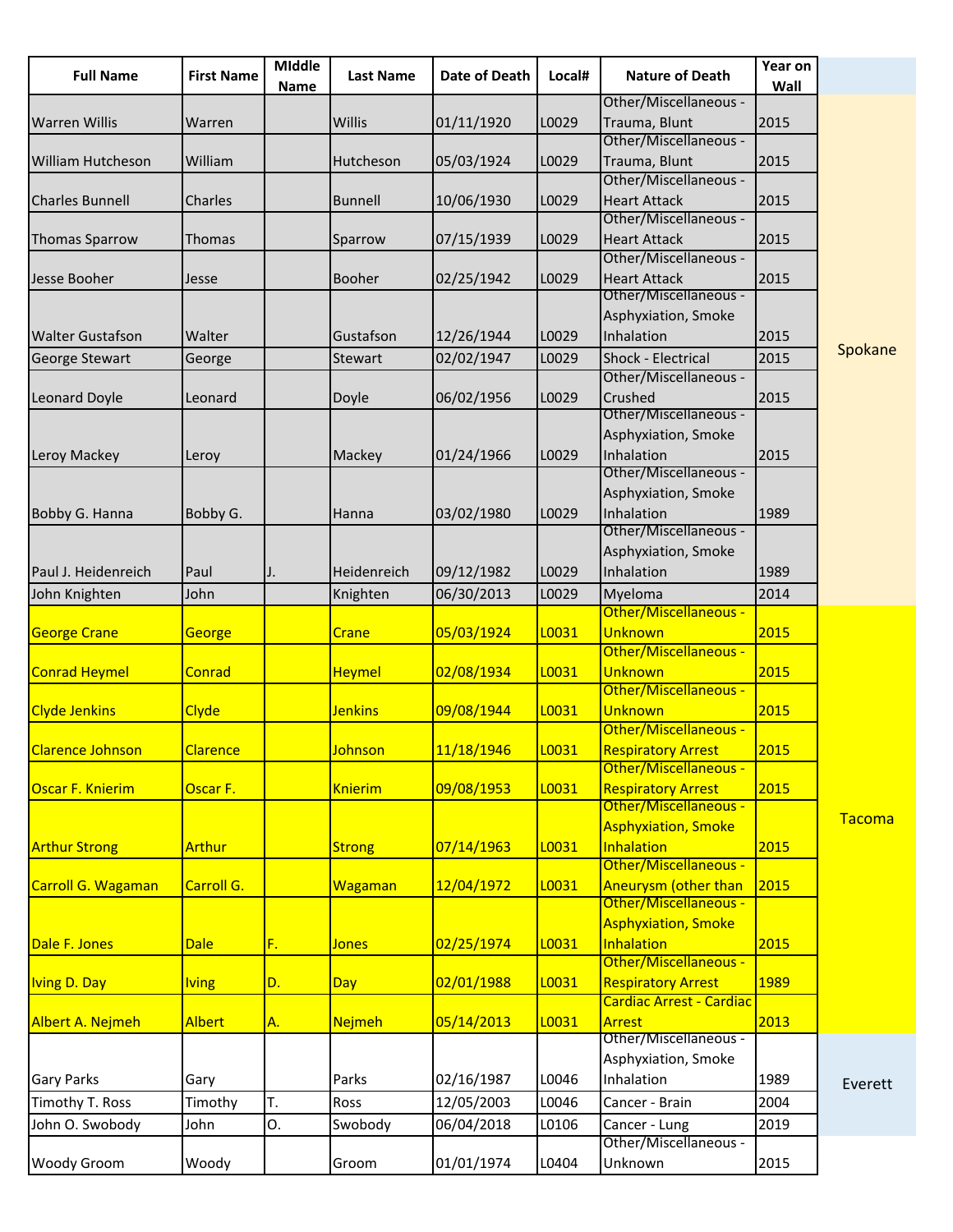| <b>Full Name</b>          | <b>First Name</b> | <b>Middle</b><br>Name | <b>Last Name</b> | <b>Date of Death</b> | Local# | <b>Nature of Death</b>                   | Year on<br>Wall | Walla Walla       |
|---------------------------|-------------------|-----------------------|------------------|----------------------|--------|------------------------------------------|-----------------|-------------------|
| <b>Gabriel Tichi</b>      | Gabriel           |                       | Tichi            | 01/01/1974           | L0404  | Other/Miscellaneous -<br>Unknown         |                 |                   |
|                           |                   |                       |                  |                      |        | Cancer - Non-Hodgkin's                   |                 | Bremerton         |
| James C. Hendryx          | James             | C.                    | Hendryx          | 01/17/2017           | L0437  | Lymphoma                                 | 2018            |                   |
| Curt W. Rogers            | Curt              | W.                    | Rogers           | 04/03/1997           | L0452  | Cancer - Other                           | 1997            |                   |
| Roger K. Duke             | Roger             | K.                    | <b>Duke</b>      | 01/02/2009           | L0452  | Cancer - Brain                           | 2009            | vancouver         |
| Carl Murray               | Carl              |                       | Murray           | 07/30/2013           | L0452  | Cancer - Lung                            | 2014            |                   |
| Jaycee Nosie              | Jaycee            |                       | <b>Nosie</b>     | 08/01/1985           | L0453  | Other/Miscellaneous -<br>Trauma, Blunt   | 2015            |                   |
| <b>Garet Rasmussen</b>    | Garet             |                       | Rasmussen        | 06/12/2011           | L0453  | Cardiac Arrest - Cardiac<br>Arrest       | 2012            |                   |
| Mark H. Noble             | Mark              | H.                    | Noble            | 01/15/2005           | L0468  | Cancer - Brain                           | 2005            |                   |
|                           |                   |                       |                  |                      |        | Other/Miscellaneous -                    |                 |                   |
| <b>Russett Hauber</b>     | Russett           |                       | Hauber           | 03/15/1997           | L0469  | Drowning                                 | 1997            |                   |
| Robert A. Burton          | Robert            | Α.                    | <b>Burton</b>    | 12/25/2017           | L0469  | (Skin)                                   | 2018            |                   |
| Dave M. Potter            | <b>Dave</b>       | M.                    | Potter           | 06/01/2006           | L0726  | Cancer - Non-Hodgkin's<br>Lymphoma       | 2006            |                   |
| Larry Eager               | Larry             |                       | Eager            | 06/29/1997           | L0864  | Cancer - Lung                            | 1999            |                   |
| Steven Haworth            | Steven            |                       | Haworth          | 03/11/2002           | L0864  | Cancer - Brain                           | 2002            | Renton            |
| <b>George Sly</b>         | George            |                       | Sly              | 11/22/2011           | L0876  | Cancer - Esophageal                      | 2012            |                   |
| Mark E. Normington        | Mark              | E.                    | Normington       | 08/10/2014           | L0876  | Myeloma                                  | 2015            | Sp Vly            |
|                           | Gilbert           | H.                    | Smith            |                      | L1257  | Cancer - Pancreatic                      | 2018            |                   |
| Gilbert H. Smith, Jr.     |                   |                       |                  | 11/30/2015           |        | Other/Miscellaneous -                    |                 | Port Sea          |
| <b>Eric Lyons</b>         | Eric              |                       | Lyons            | 07/05/2007           | L1296  | <b>Heart Attack</b>                      | 2008            | Kennewick         |
| John G. Fox               | John              | G.                    | Fox              | 04/14/2014           | L1604  | Cancer - Kidney                          | 2014            | Bellevue          |
| <b>Marty Hauer</b>        | Marty             |                       | Hauer            | 06/03/2008           | L1747  | Cancer - Other                           | 2008            |                   |
| Ernest R. Rideout         | Ernest            | R.                    | Rideout          | 06/06/2012           | L1747  | Myeloma                                  | 2013            | <b>KENT PSRFA</b> |
| Robert W. Schmidt         | Robert            | W.                    | Schmidt          | 04/21/2013           | L1747  | Cancer - Brain                           | 2013            |                   |
|                           |                   |                       |                  |                      |        | Cancer - Non-Hodgkin's                   |                 |                   |
| Robert W. Hamel           | Robert            | W.                    | Hamel            | 07/25/2013           | L1805  | Lymphoma                                 | 2014            |                   |
| William R. Angel          | William           | R.                    | Angel            | 04/03/1995           | L1828  | Cancer - Other                           | 1995            |                   |
| Steven J. Mace            | Steven            | IJ.                   | Mace             | 04/15/1999           | L1828  | Cancer - Kidney                          | 2018            |                   |
| Robert A. Morehouse       | Robert            | А.                    | Morehouse        | 09/09/2002           | L1828  | Cancer - Other<br>Cancer - Non-Hodgkin's | 2003            | Sno 1             |
| Jeffrey N. Sarchin        | Jeffrey           | N.                    | Sarchin          | 06/30/2015           | L1828  | Lymphoma                                 | 2016            |                   |
| Conrad C. Clementson      | Conrad            | C.                    | Clementson       | 02/21/2016           | L1828  | Cancer - Pancreatic                      | 2018            |                   |
| <b>Walter Duffy Burns</b> | Walter            | Duffy                 | <b>Burns</b>     | 06/11/2018           | L1828  | Cancer - Brain                           | 2019            |                   |
|                           |                   |                       |                  |                      |        | Other/Miscellaneous -                    |                 |                   |
| Doug Waller               | Doug              |                       | Waller           | 10/31/2006           | L2024  | <b>Infectious Disease</b>                | 2010            | <b>SKFR</b>       |
| John Moncrief             | John              |                       | Moncrief         | 07/21/2012           | L2024  | Myeloma                                  | 2013            |                   |
| Michael E. McCoy          | Michael           | E.                    | McCoy            | 04/22/2015           | L2088  | Cardiac Arrest - Cardiac<br>Arrest       | 2015            |                   |
| Matthew E. Durham         | Matthew           | E.                    | Durham           | 12/30/2010           | L2099  | Cancer - Other                           | 2011            |                   |
|                           |                   |                       |                  |                      |        | Other/Miscellaneous -                    |                 |                   |
| Robert E. McLaughlin      | Robert            | E.                    | McLaughlin       | 03/21/2006           | L2109  | <b>Respiratory Arrest</b>                | 2006            |                   |
| Steven M. Beck            | Steven            | M.                    | <b>Beck</b>      | 03/06/1996           | L2459  | Cancer - Other                           | 1996            |                   |
| Edward J. Langlois        | Edward            | J.                    | Langlois         | 10/04/2009           | L2545  | Cancer - Other                           | 2012            |                   |
| <b>Terence Goldberg</b>   | Terence           |                       | Goldberg         | 11/08/2009           | L2545  | Cancer - Other                           | 2010            |                   |
| James M. Swift            | James             | M.                    | Swift            | 08/26/2015           | L2829  | Cancer - Stomach                         | 2017            |                   |
| VanDenBergh               | Michael           | R.                    | VanDenBergh      | 09/13/2015           | L2878  | Myeloma                                  | 2016            | Eastside King     |
| Gerald N. Moberg          | Gerald            | N.                    | Moberg           | 08/07/2004           | L2898  | Cancer - Other                           | 2009            |                   |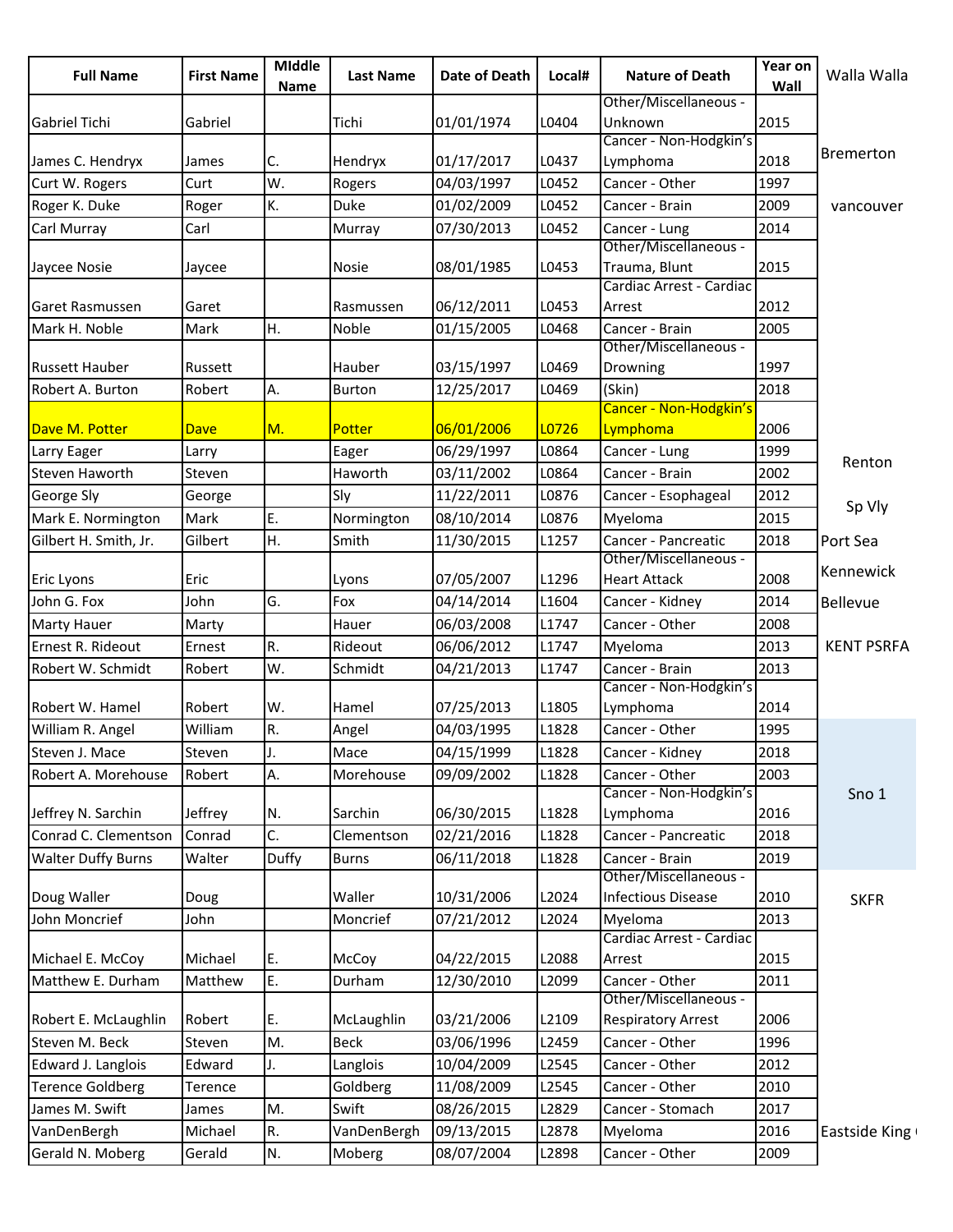| <b>Full Name</b>       | <b>First Name</b> | <b>Middle</b><br><b>Name</b> | <b>Last Name</b> | Date of Death | Local# | <b>Nature of Death</b>       | Year on<br>Wall |
|------------------------|-------------------|------------------------------|------------------|---------------|--------|------------------------------|-----------------|
| James H. Scragg        | James             | H.                           | Scragg           | 01/17/2008    | L2898  | Cancer - Lung                | 2008            |
| David Jacobs, Jr.      | David             |                              | Jacobs           | 11/08/2009    | L2898  | Cancer - Esophageal          | 2010            |
| Jesse F. Youngs        | Jesse             | F.                           | Youngs           | 10/22/2010    | L2898  | Cancer - Brain               | 2011            |
|                        |                   |                              |                  |               |        | Other/Miscellaneous -        |                 |
| Steve Henderson        | Steve             |                              | <b>Henderson</b> | 10/09/1999    | L2903  | Infectious Disease           | 2015            |
|                        |                   |                              |                  |               |        | Other/Miscellaneous -        |                 |
| <b>Richard Tiffany</b> | Richard           |                              | Tiffany          | 11/17/2003    | L3674  | <b>Heart Attack</b>          | 2004            |
| Brent A. Strong        | <b>Brent</b>      | IA.                          | <b>Strong</b>    | 09/20/2015    | L3825  | Cancer - Brain               | 2016            |
|                        |                   |                              |                  |               |        | <b>Other/Miscellaneous -</b> |                 |
| Arthur A. Vazquez      | Arthur            | A.                           | <b>Vazquez</b>   | 07/21/2018    | L4459  | Trauma, Blunt                | 2019            |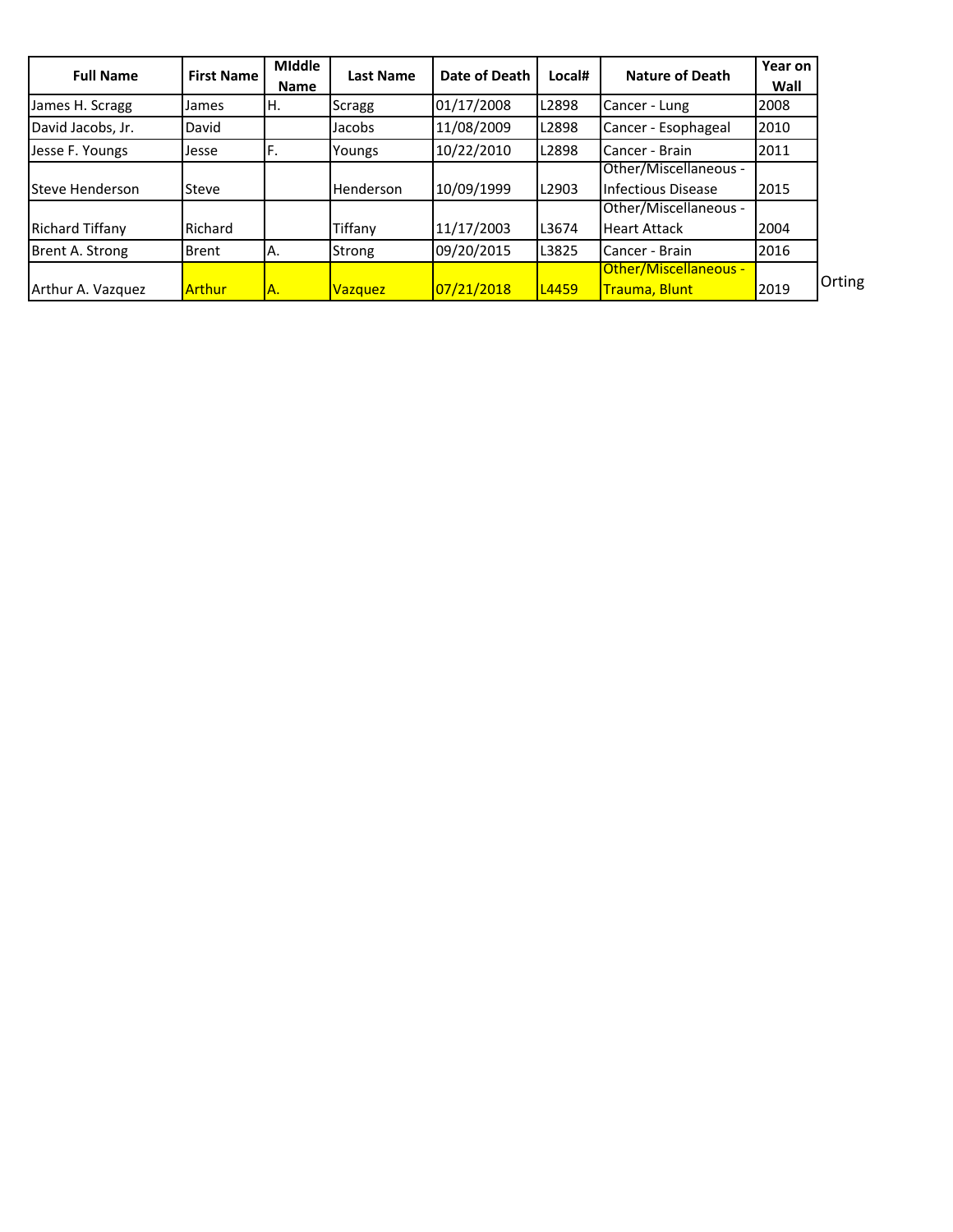## **Pierce County First Responder Memorial**

Draft Name List January 16,

| <b>Name</b>                | <b>End of Watch</b> | <b>Agency</b>                              |
|----------------------------|---------------------|--------------------------------------------|
| <b>LAW ENFORCEMENT</b>     |                     | <b>39 LE</b>                               |
| James C. Arnold            | February 16, 1891   | U.S. Marshals Service                      |
| <b>Minor Cudihee</b>       | July 30, 1892       | <b>Tacoma Police Department</b>            |
| William Jeffrey            | September 30, 1894  | <b>Puyallup Police Department</b>          |
| William Wickman            | August 9, 1925      | <b>Tacoma Police Department</b>            |
| Dolar LaPlant              | September 10, 1925  | <b>Eatonville Police Department</b>        |
| Conrad C. Tolson           | March 24, 1929      | <b>Washington State Patrol</b>             |
| H. Douglas Cossman         | October 9, 1929     | <b>Washington State Patrol</b>             |
| John M. True               | July 11, 1930       | Northern Pacific Railway Police Department |
| <b>Frank Chadwick</b>      | July 15, 1935       | <b>Puyallup Police Department</b>          |
| Harry Storem               | July 15, 1935       | <b>Puyallup Police Department</b>          |
| Artis J. Chitty            | August 22, 1940     | U.S. Marshals Service                      |
| Arthur T. Varco            | November 23, 1941   | Pierce County Sheriff's Department         |
| Lawrence Bunce             | November 23, 1941   | Pierce County Sheriff's Department         |
| Paul A. Trent              | November 23, 1941   | <b>Tacoma Police Department</b>            |
| Martin J. Joyce            | November 25, 1941   | <b>Tacoma Police Department</b>            |
| Lief Ben Overdahl          | January 22, 1957    | <b>Tacoma Police Department</b>            |
| Ernest E. Eichhorn         | September 16, 1958  | <b>Washington State Patrol</b>             |
| Larry L. Frost             | September 9, 1977   | <b>Tacoma Police Department</b>            |
| Kenneth J. Moran           | October 6, 1978     | Pierce County Sheriff's Department         |
| Terry L. Hoffer            | November 10, 1984   | Washington Department of Wildlife          |
| Craig A. Nollmeyer         | January 24, 1985    | <b>Tacoma Police Department</b>            |
| Michael Erdahl             | May 29, 1985        | Washington State Department of Corrections |
| Larry W. Walker            | October 25, 1986    | <b>Tacoma Police Department</b>            |
| Johnny A. Masengale        | May 6, 1992         | Bureau of Alcohol, Tobacco & Firearms      |
| John Bananola              | October 16, 1995    | Pierce County Sheriff's Department         |
| William F. Lowry           | August 28, 1997     | <b>Tacoma Police Department</b>            |
| Melvin R. Journey          | January 23, 1999    | Washington State Liquor Control Board      |
| James G. Lewis             | April 27, 2004      | <b>Tacoma Police Department</b>            |
| Mark J. Renninger          | November 29, 2009   | Lakewood Police Department                 |
| Tina G. Griswold           | November 29, 2009   | Lakewood Police Department                 |
| Ronald W. Owens II         | November 29, 2009   | Lakewood Police Department                 |
| Gregory J. Richards        | November 29, 2009   | Lakewood Police Department                 |
| Kent Mundell Jr.           | December 28, 2009   | Pierce County Sheriff's Department         |
| Shandon Wright             | March 3, 2011       | Pierce County Sheriff's Department         |
| Margaret Anderson          | January 1, 2012     | <b>National Park Service</b>               |
| Nicholas E. Hall           | June 21, 2012       | <b>National Park Service</b>               |
| Reginald 'Jake' Gutierrez  | November 30, 2016   | <b>Tacoma Police Department</b>            |
| Daniel Alexander McCartney | January 8, 2018     | Pierce County Sheriff's Department         |
| Cooper Dyson               | December 21, 2019   | Pierce County Sheriff's Department         |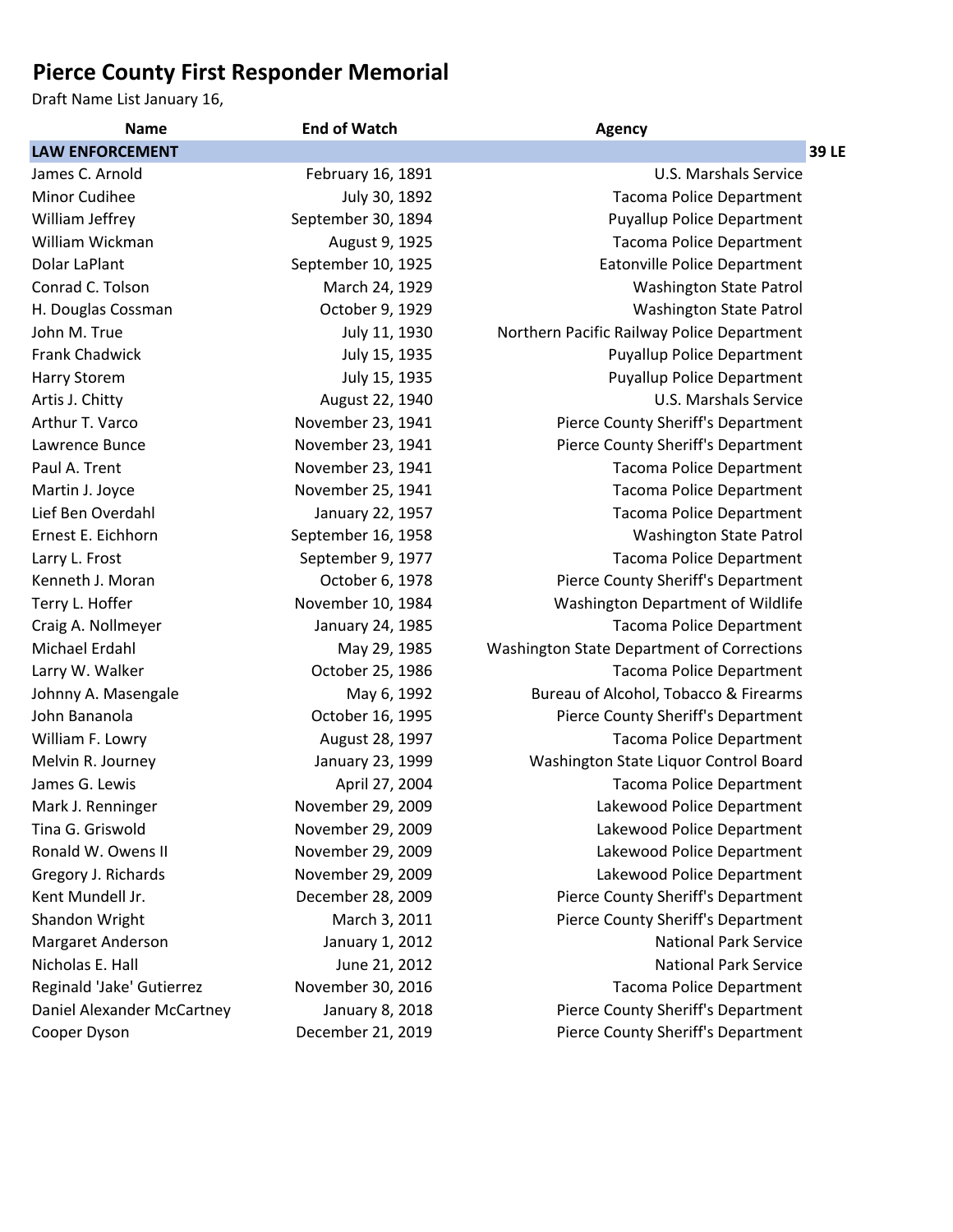| <b>Name</b>                | <b>End of Watch</b> | <b>Agency</b>                           |
|----------------------------|---------------------|-----------------------------------------|
| <b>MILITARY</b>            |                     | <b>24 MIL</b>                           |
| <b>Travis Burkhardt</b>    | June 6, 2003        | U.S. Army, 42nd Military Police Brigade |
| Jesse R. Buryj Jr.         | May 5, 2004         | U.S. Army, 42nd Military Police Brigade |
| Travis R. Bruce            | March 23, 2005      | U.S. Army, 42nd Military Police Brigade |
| Aaron M. Hudson            | April 16, 2005      | U.S. Army, 42nd Military Police Brigade |
| Sam W. Huff                | April 18, 2005      | U.S. Army, 42nd Military Police Brigade |
| Matthew S. Coutu           | June 27, 2005       | U.S. Army, 42nd Military Police Brigade |
| Timothy J. Hines           | July 14, 2005       | U.S. Army, 42nd Military Police Brigade |
| Adrian J. Butler           | July 27, 2005       | U.S. Army, 42nd Military Police Brigade |
| John O. Tollefson          | July 27, 2005       | U.S. Army, 42nd Military Police Brigade |
| Willard T. Partridge       | August 20, 2005     | U.S. Army, 42nd Military Police Brigade |
| Jeremy M. Campbell         | September 11, 2005  | U.S. Army, 42nd Military Police Brigade |
| Andrew J. Derrick          | September 23, 2005  | U.S. Army, 42nd Military Police Brigade |
| Howard P. Allen            | September 26, 2005  | U.S. Army, 42nd Military Police Brigade |
| Marshall A. Westbrook      | October 1, 2005     | U.S. Army, 42nd Military Police Brigade |
| Jeremiah Robinson          | October 6, 2005     | U.S. Army, 42nd Military Police Brigade |
| Marc A. Delgado            | November 24, 2005   | U.S. Army, 42nd Military Police Brigade |
| Steven C. Reynolds         | November 24, 2005   | U.S. Army, 42nd Military Police Brigade |
| Anthony A. Kaiser          | March 17, 2007      | U.S. Army, 42nd Military Police Brigade |
| Jeffrey A. Avery           | April 23, 2007      | U.S. Army, 42nd Military Police Brigade |
| Damon G. LeGrand           | June 12, 2007       | U.S. Army, 42nd Military Police Brigade |
| <b>Blair William Emery</b> | November 30, 2007   | U.S. Army, 42nd Military Police Brigade |
| Aaron J. Ward              | May 6, 2008         | U.S. Army, 42nd Military Police Brigade |
| David R. Fahey Jr.         | February 28, 2011   | U.S. Army, 42nd Military Police Brigade |
| Jason M. Weaver            | March 3, 2011       | U.S. Army, 42nd Military Police Brigade |

| <b>Name</b>         | <b>End of Watch</b> | <b>Agency</b>                    |
|---------------------|---------------------|----------------------------------|
| <b>FIRE / EMT</b>   |                     | 29 FIRE                          |
| W. O. Phillips      | April 6, 1892       | <b>Tacoma Fire Department</b>    |
| William B. Galliher | December 9, 1901    | <b>Tacoma Fire Department</b>    |
| George Hill         | February 24, 1908   | <b>Tacoma Fire Department</b>    |
| John J. Covert      | April 20, 1908      | <b>Tacoma Fire Department</b>    |
| Daniel Noonan       | January 30, 1909    | <b>Tacoma Fire Department</b>    |
| Jesse Hill          | February 15, 1911   | <b>Tacoma Fire Department</b>    |
| Albert Schwarzer    | October 6, 1912     | <b>Tacoma Fire Department</b>    |
| C.F. "Guy" McClure  | December 16, 1912   | Tacoma Fire Department           |
| George W. Crane     | May 3, 1924         | <b>Tacoma Fire Department</b>    |
| Conrad E. Heymel    | May 8, 1934         | <b>Tacoma Fire Department</b>    |
| Clarence J. Johnson | November 18, 1940   | Tacoma Fire Department           |
| Clyde Jenkins       | September 8, 1944   | <b>Tacoma Fire Department</b>    |
| John D. Jansen      | 1951                | <b>Tacoma Fire Department</b>    |
| Oscar F. Knierim    | September 12, 1953  | <b>Tacoma Fire Department</b>    |
| Norman Wold         | February 26, 1955   | Parkland Fire District #6        |
| Dan M. Jascur       | September 20, 1956  | North Puyallup Fire District #11 |
| Merritt C. Nichols  | April 11, 1962      | University Place Fire Department |
| Arthur A. Strong    | July 14, 1963       | <b>Tacoma Fire Department</b>    |
| Ruben Edwards Jr.   | September 6, 1966   | Parkland Fire District #6        |